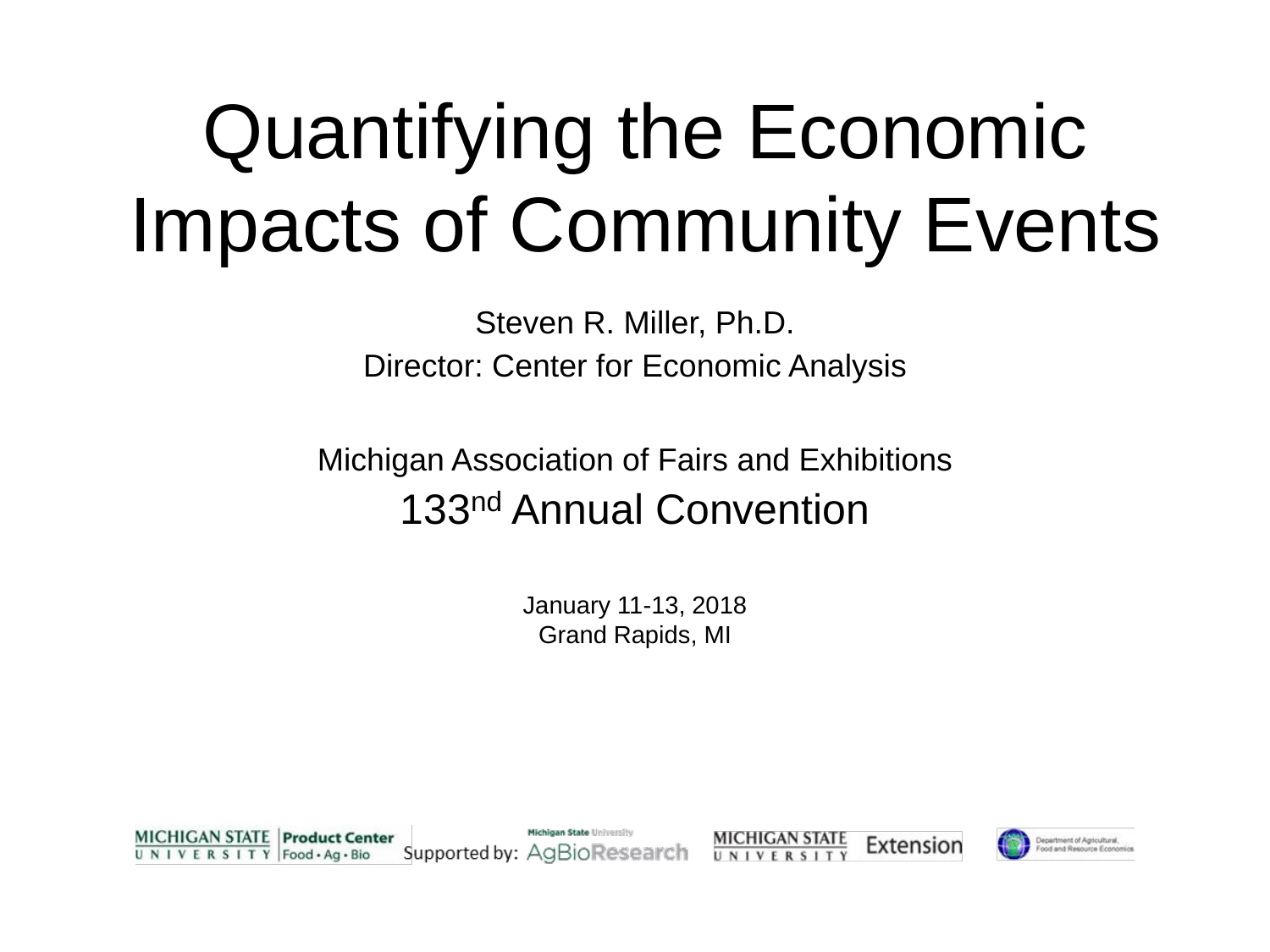### What are Community Events

| <b>Conferences/Conventions</b> | <b>Trade/Specialty Shows</b>       |
|--------------------------------|------------------------------------|
| <b>Arts Fairs</b>              | <b>Carnivals and Festivals</b>     |
| Concerts                       | <b>Home and Garden Shows</b>       |
| <b>County Fairs</b>            | <b>Sporting Events/Tournaments</b> |
| Runs/Marathons                 | <b>Charity Events</b>              |

Any non-continuous event that may draw in outside visitors to the community, or entice local residents to remain in the area that would otherwise visit other communities.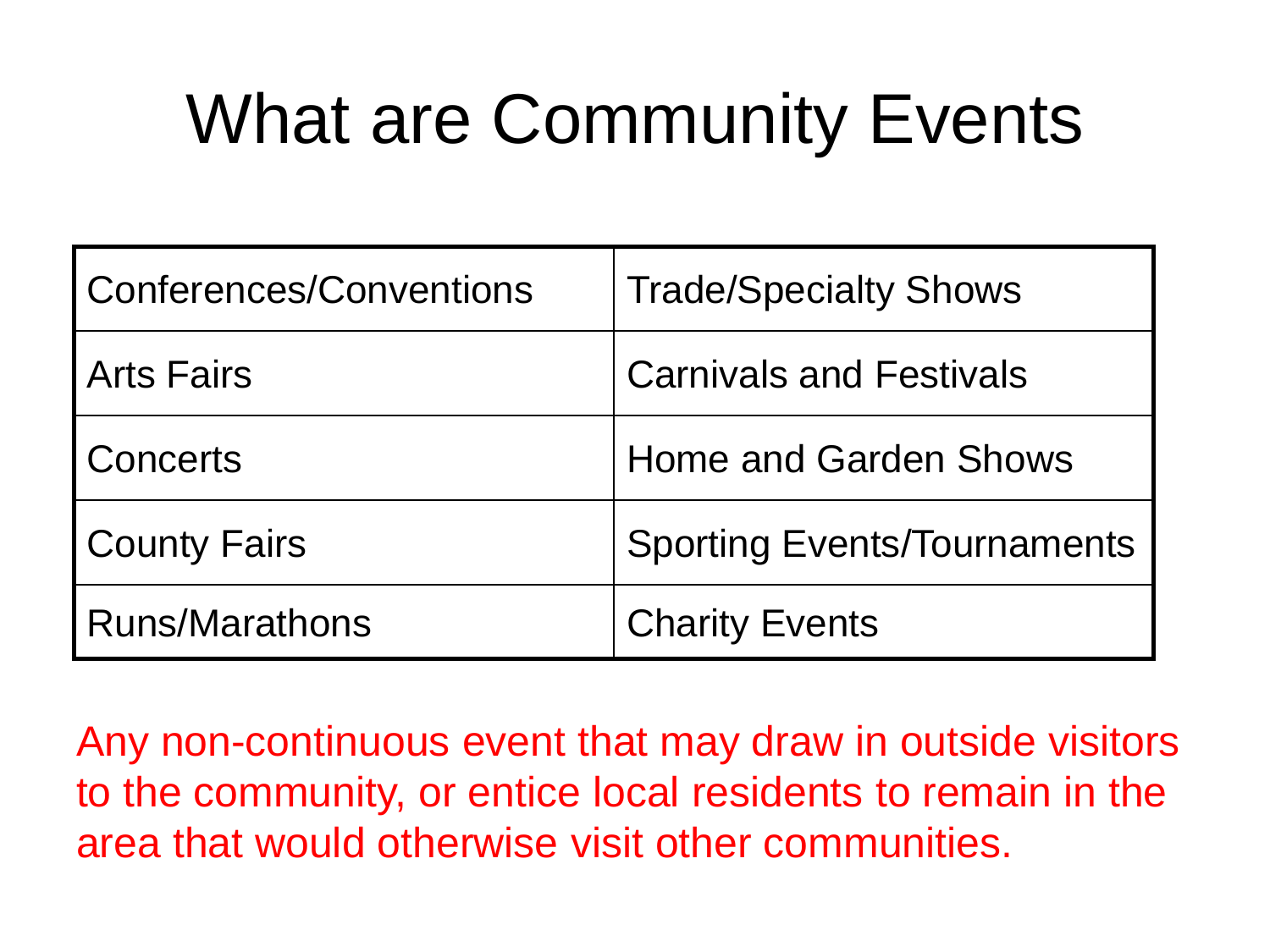# How Events Impact **Communities**

- Builds social cohesion
- Placemaking
- Enhances tourism visibility and outside visitation
- Generates economic activity

All such impacts can be measured, but we will focus on the nature and requirements for undertaking economic impact measurements.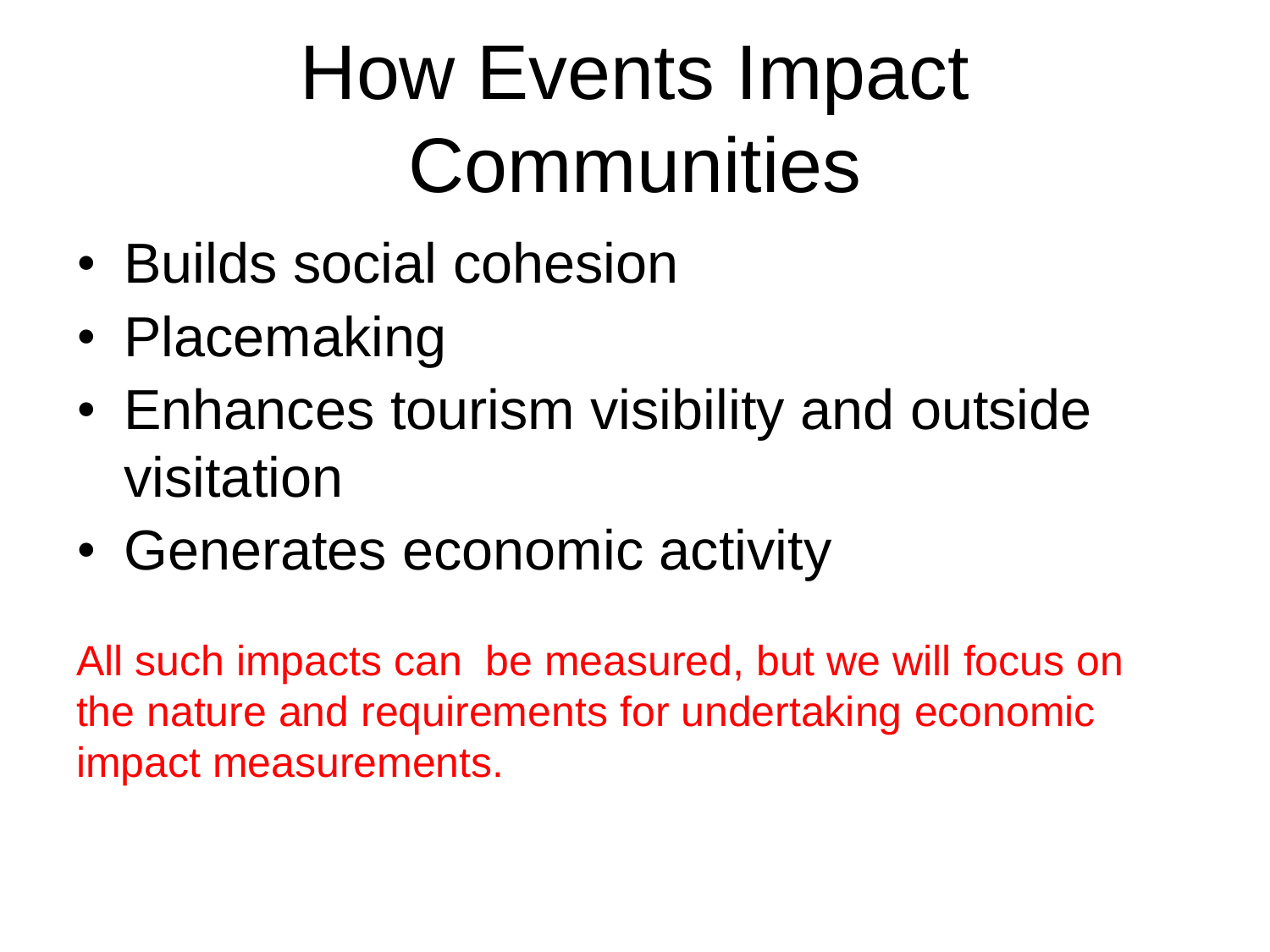# Public Budget Concerns

- Increasing pressure to justify public investments
- NGOs and sponsors want to know their investments are impactful
- Sound evaluation can be instrumental in getting public buy-in
- Is it worth the effort and the costs?

**Economic impact evaluations of community events are commonly found today**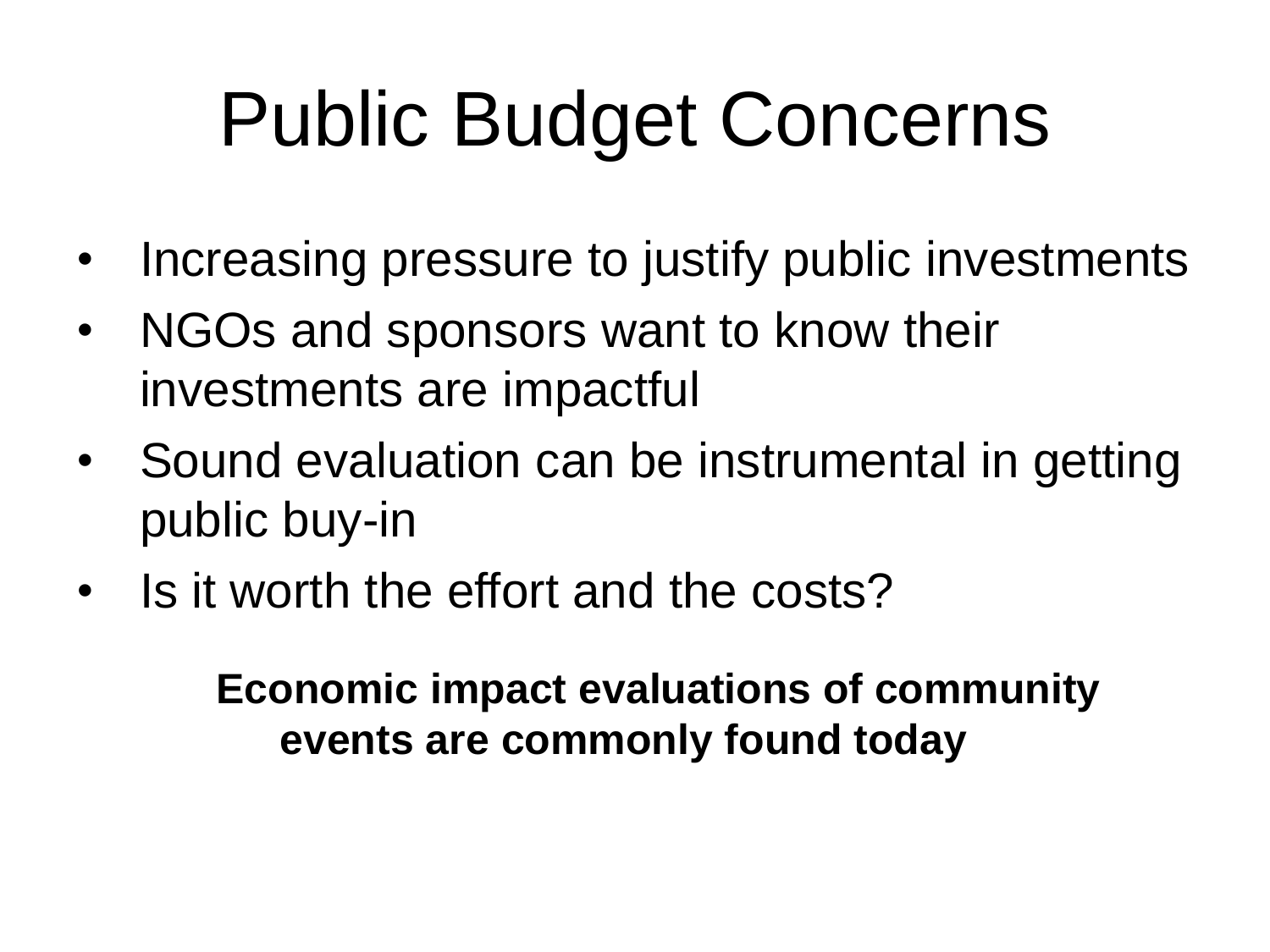- The expenditures arising from events give rise to measurable economic impacts
	- Revenues do not equal expenditures
	- Patron expenditures count only if they capture new expenditures that would not have taken place in the absence of the event
	- The costs (expenditures) in hosting the event should not be overlooked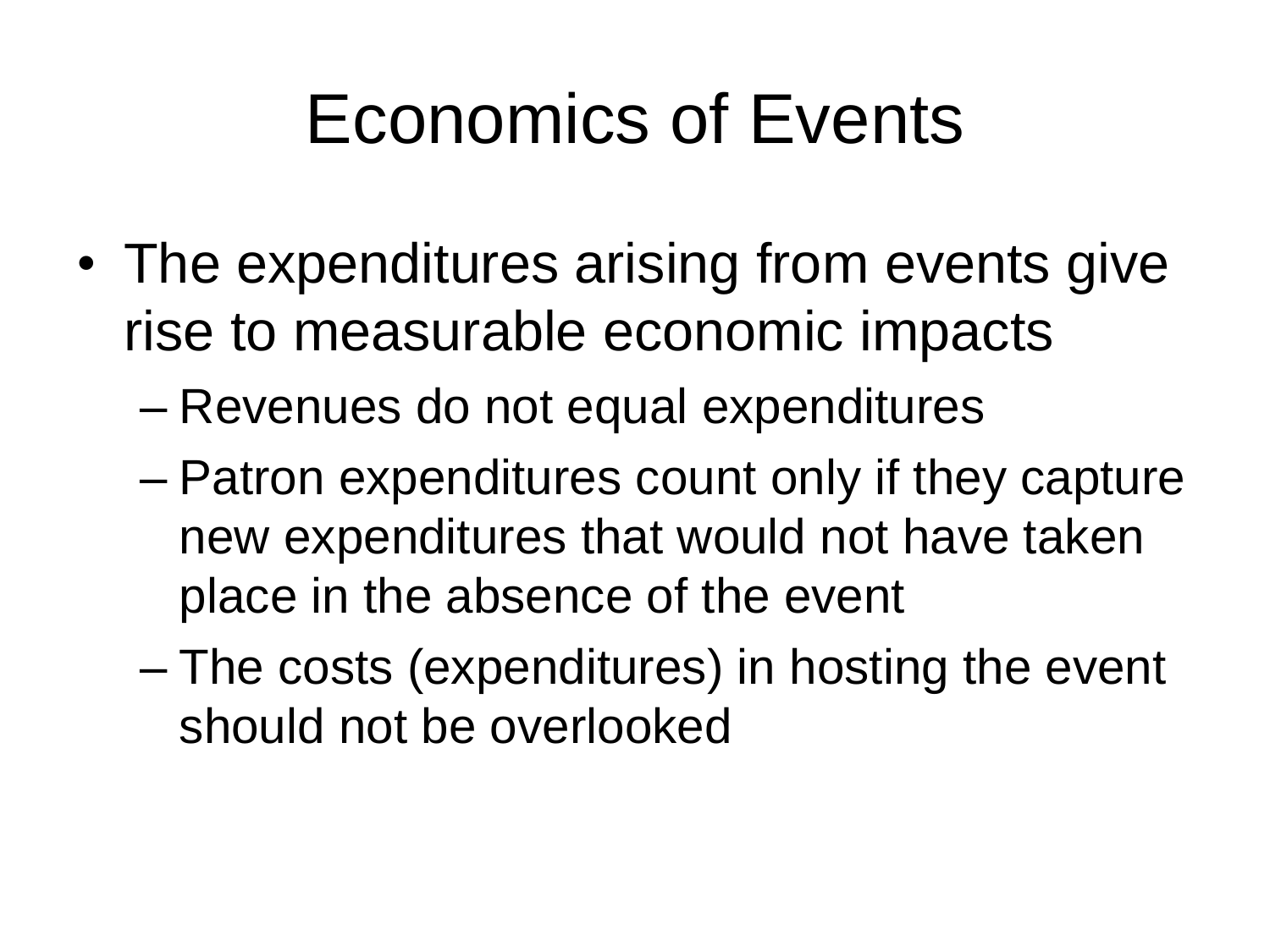

#### Impactful **Expenditures**

Total **Expenditures** 

Expenditures that increase total economic activities

Expenditures that supplant existing expenditure

- Expenditures that lead to economic impacts are smaller than total event expenditures
	- Total Expenditures include expenditures that do not enhance total economic activity in the community
	- Expenditures that increase total economic activities are infusions into and remain in the local economy to be re-spent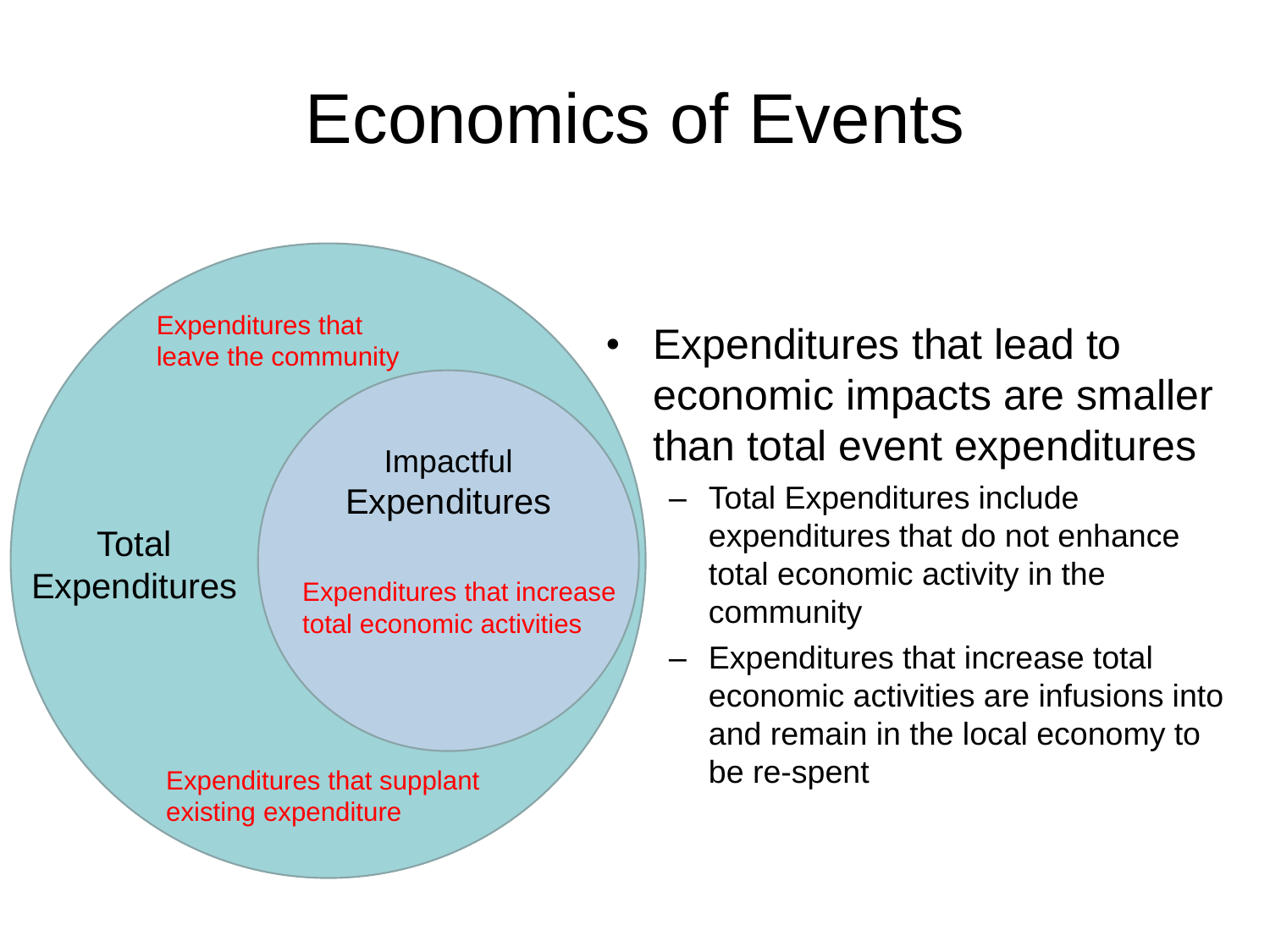- Basis for measuring impacts…
	- Local expenditures from funding, coming from outside the community, to host event
	- Local expenditures from non-local visitors because of the event
	- Local expenditures of local residents who would have otherwise left for other recreational opportunities in the absence of the event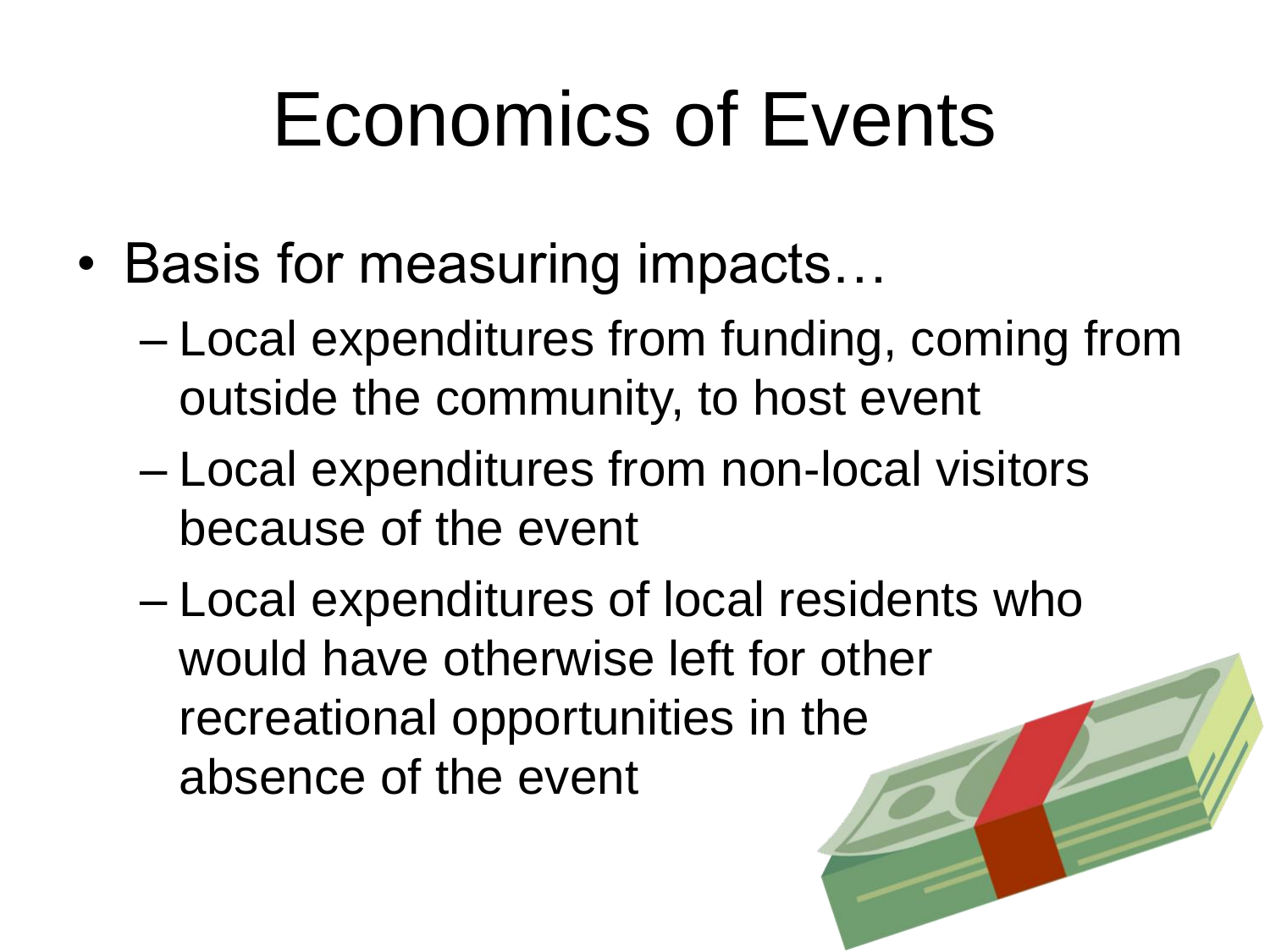The Golden Rule of Measuring Impacts!

- Hence…
- …economic impacts arise from **new** expenditures that take place in the local economy and stays in the local economy and would not take place in the absence of the event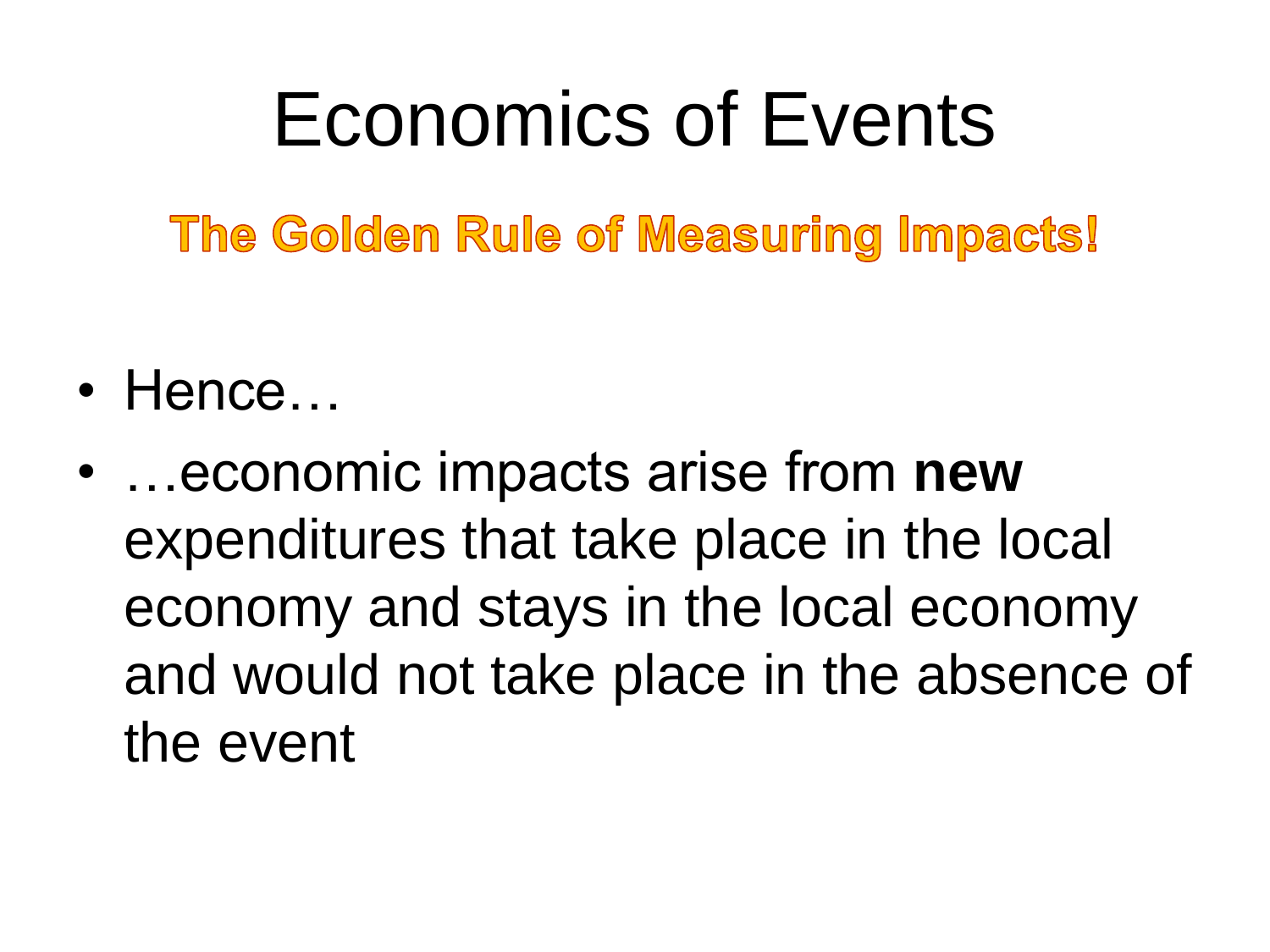- **Host expenditures** in preparation and in hosting the event
	- Facilities rentals, advertisement…
- **Patron expenditures** while at event and/or within the event's host community
	- Food purchases, lodging, more food purchases…
- **Vendor expenditures** while at event or within the event's host community
	- Food purchases, lodging, space rental…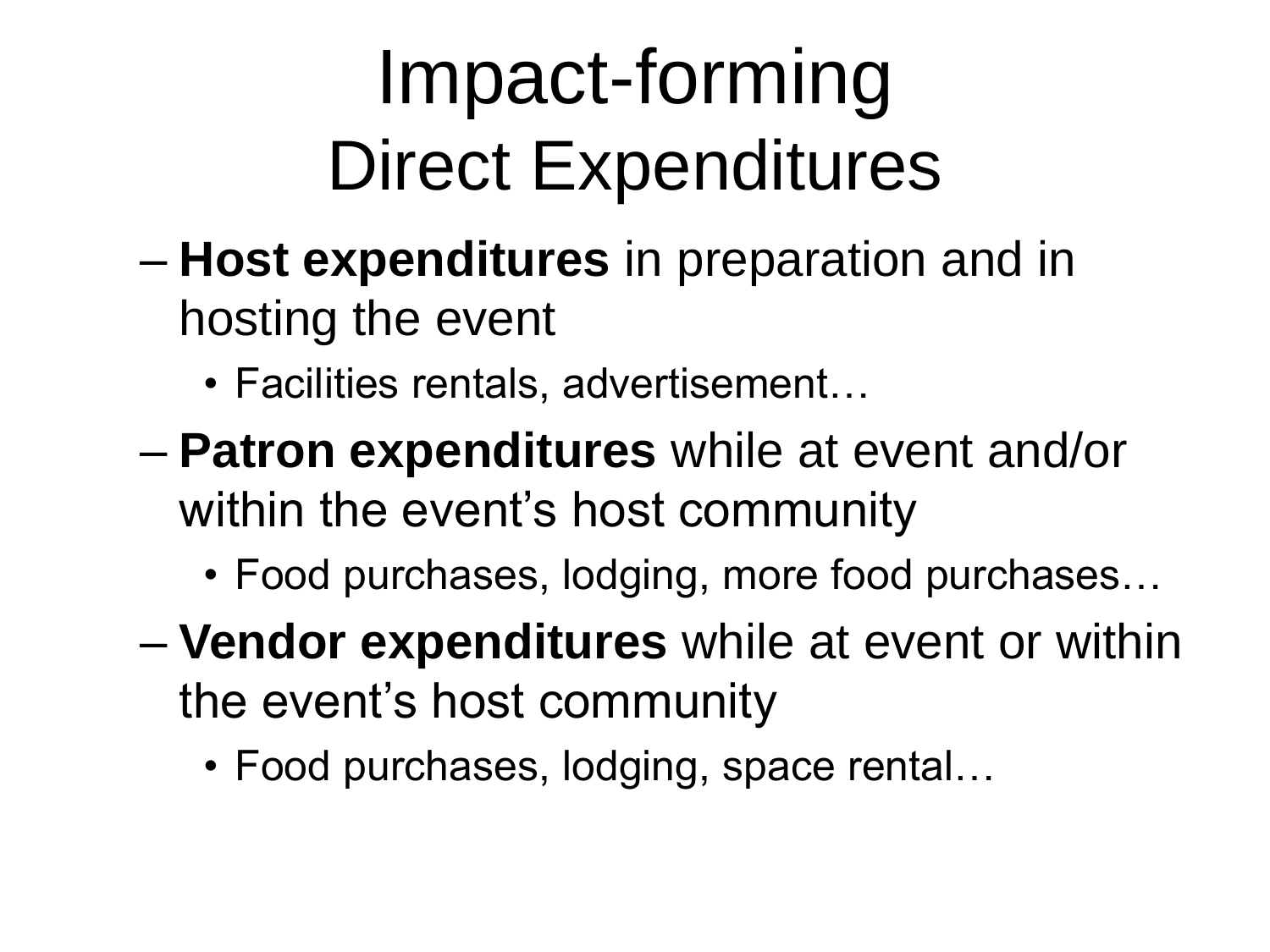### • **Host Expenditures**

- Renting fees for equipment
- Location fees if appropriate
- Local bands or entertainment



- Public/sponsored expenditures for hosting the event should be captured **if purchased from a local provider**
- Source of funding may moderate expenditure estimates
- Record expenditures by category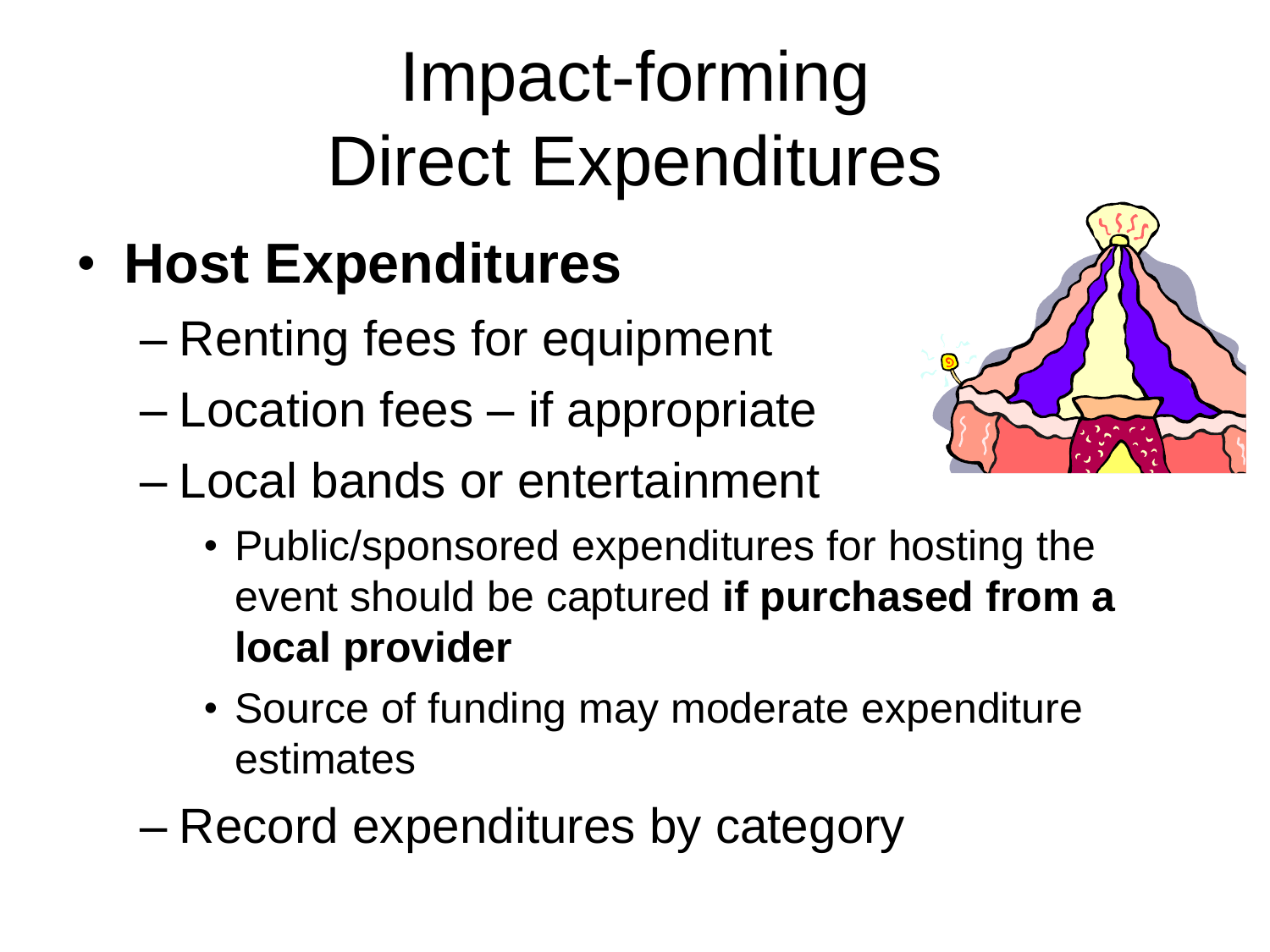#### • **Patron Expenditures**

- Requires two parts
	- 1. Expenditure profiles of average visitor or party
	- 2. Number of parties
- Do this for both local and outside visitors
	- Total expenditures is estimated as average party expenditure times number of parties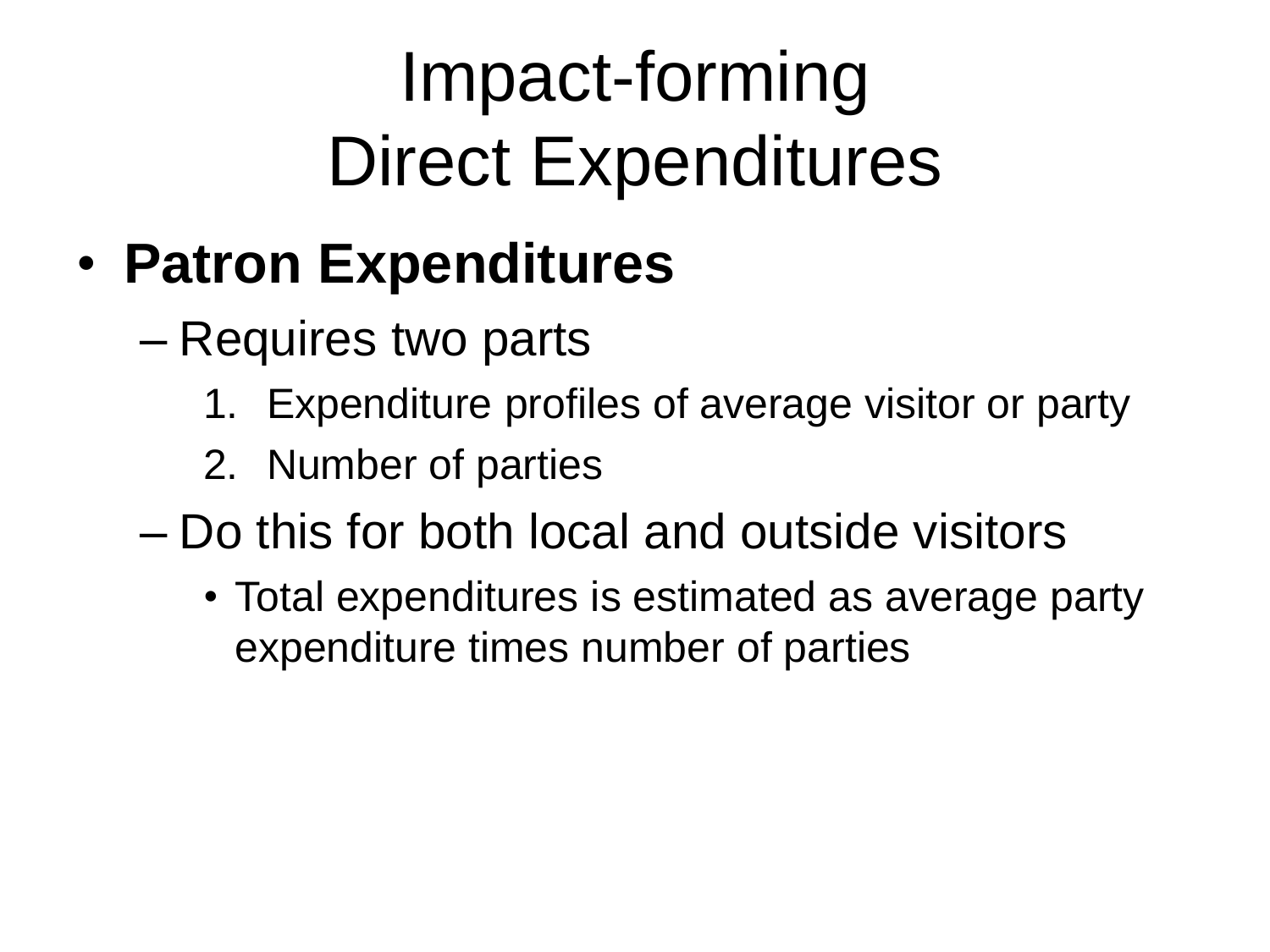- **Patron Expenditure Profiles**
	- On-site Intercepts
		- Randomly select visitors/parties to interview
		- Ask
			- Where from (if local, whether they stayed because of event)?
			- Number of visitors in party
			- How much spent (expected to spend) on various categories?
			- Type of overnight stay (and count of nights if the event spans multiple days)
			- How much spent outside venue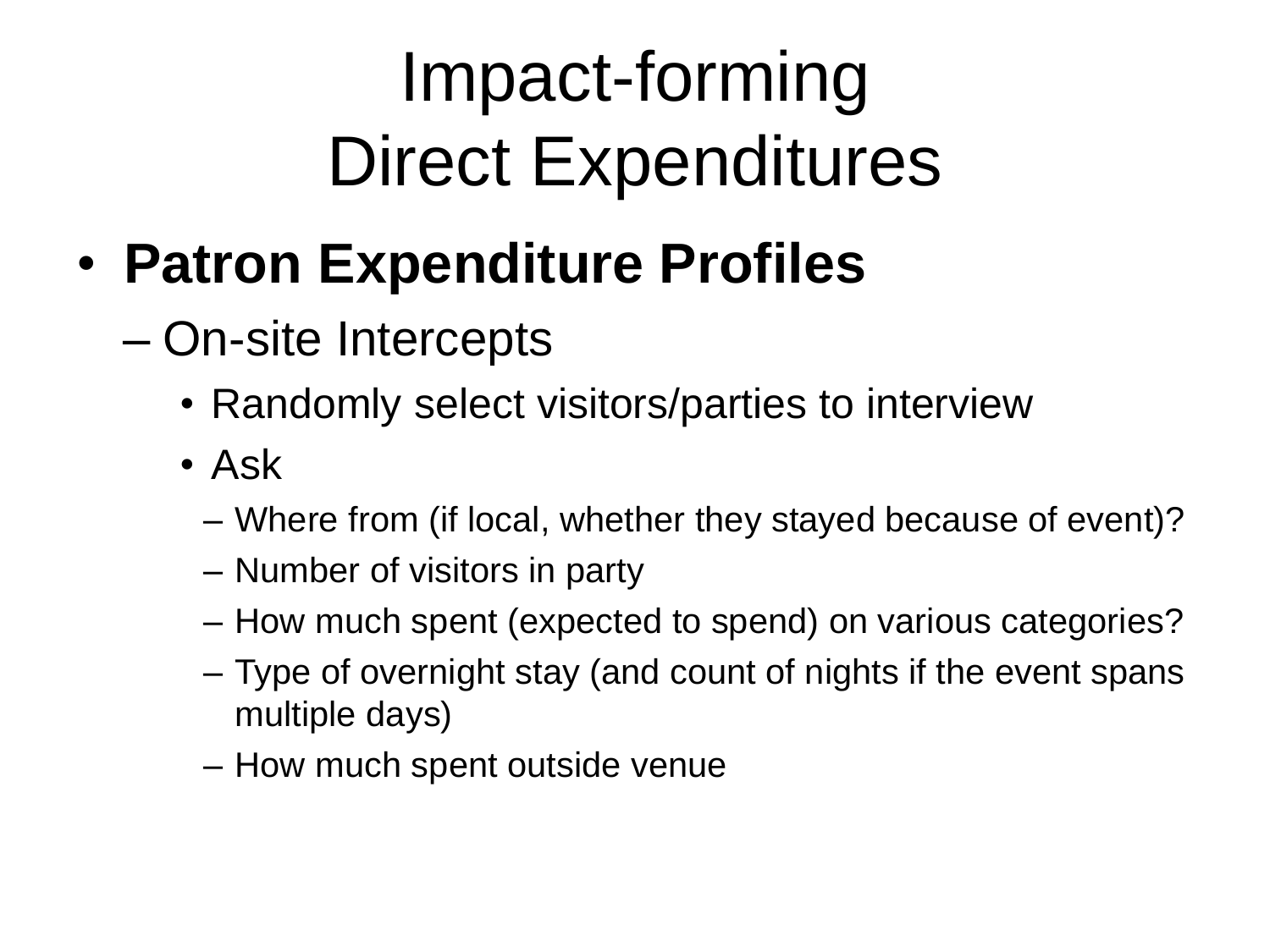#### • **Patron Party Counts**

- Gated event Ticket Sales
- Open event Triangulate
	- Parking spots used
	- Random count estimates at different times of the day
	- Jacobs Method to measuring crowd size (area times density)

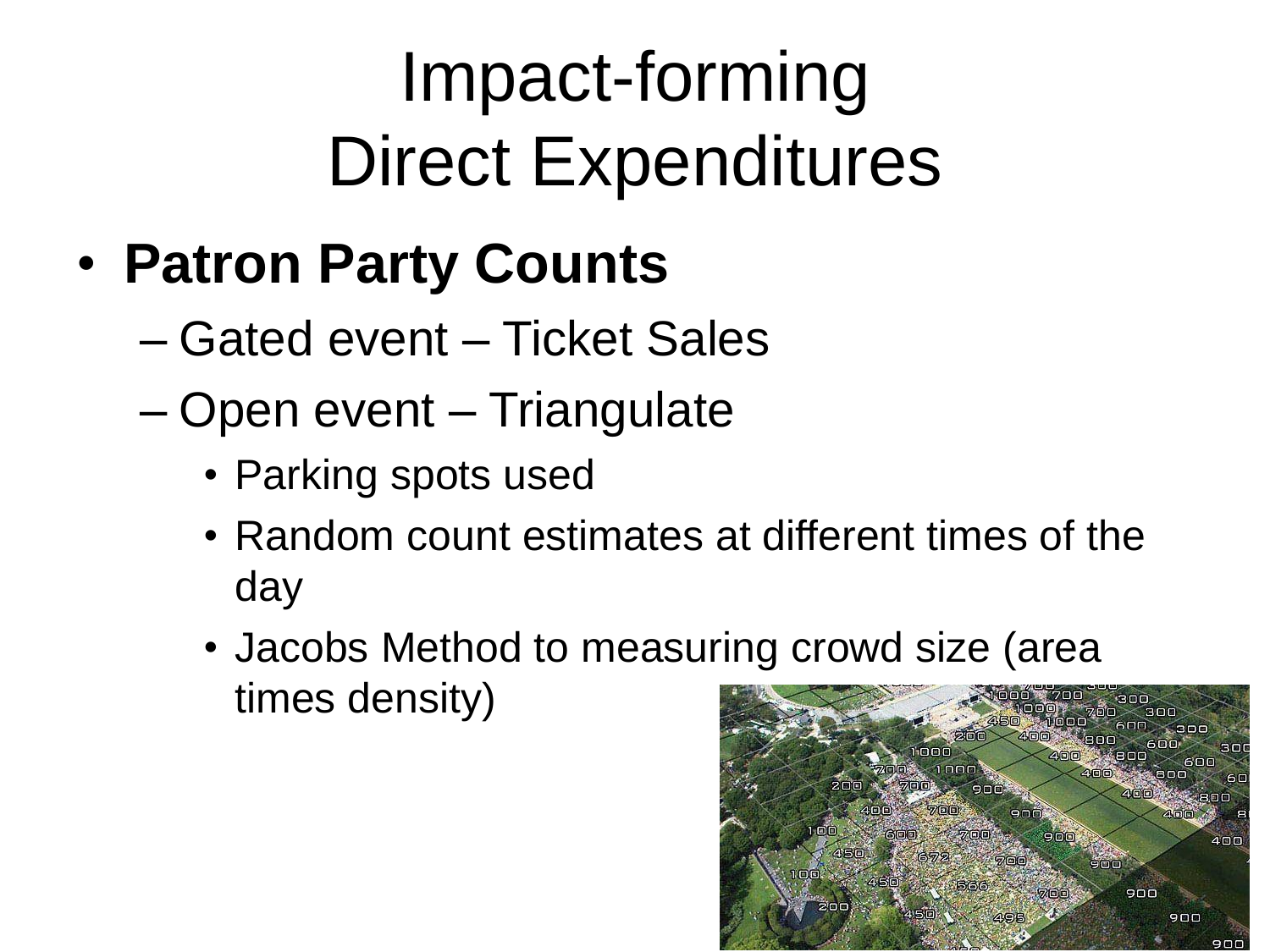### Don't be like Trump

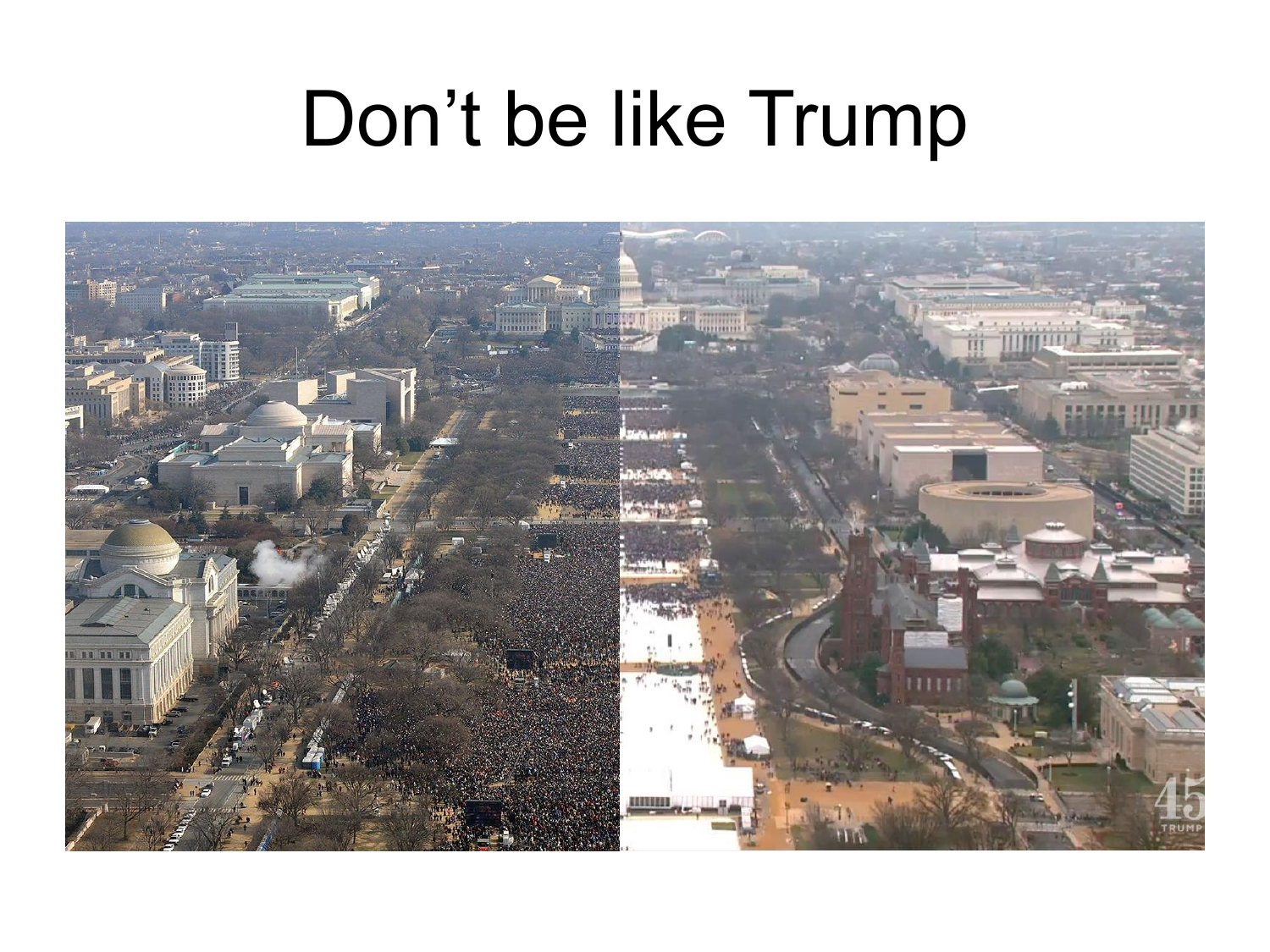### • **Vendor Expenditures**

– Requires two parts

- 1. Expenditure profiles of average visitor or party
- 2. Number of parties
- Total expenditures is estimated as average party expenditure times number of parties
- Vendor counts do not need to be estimated, but spending does
	- Use a similar survey to get expenditures by category and night stays
	- Use receipts to determine whether they are local or not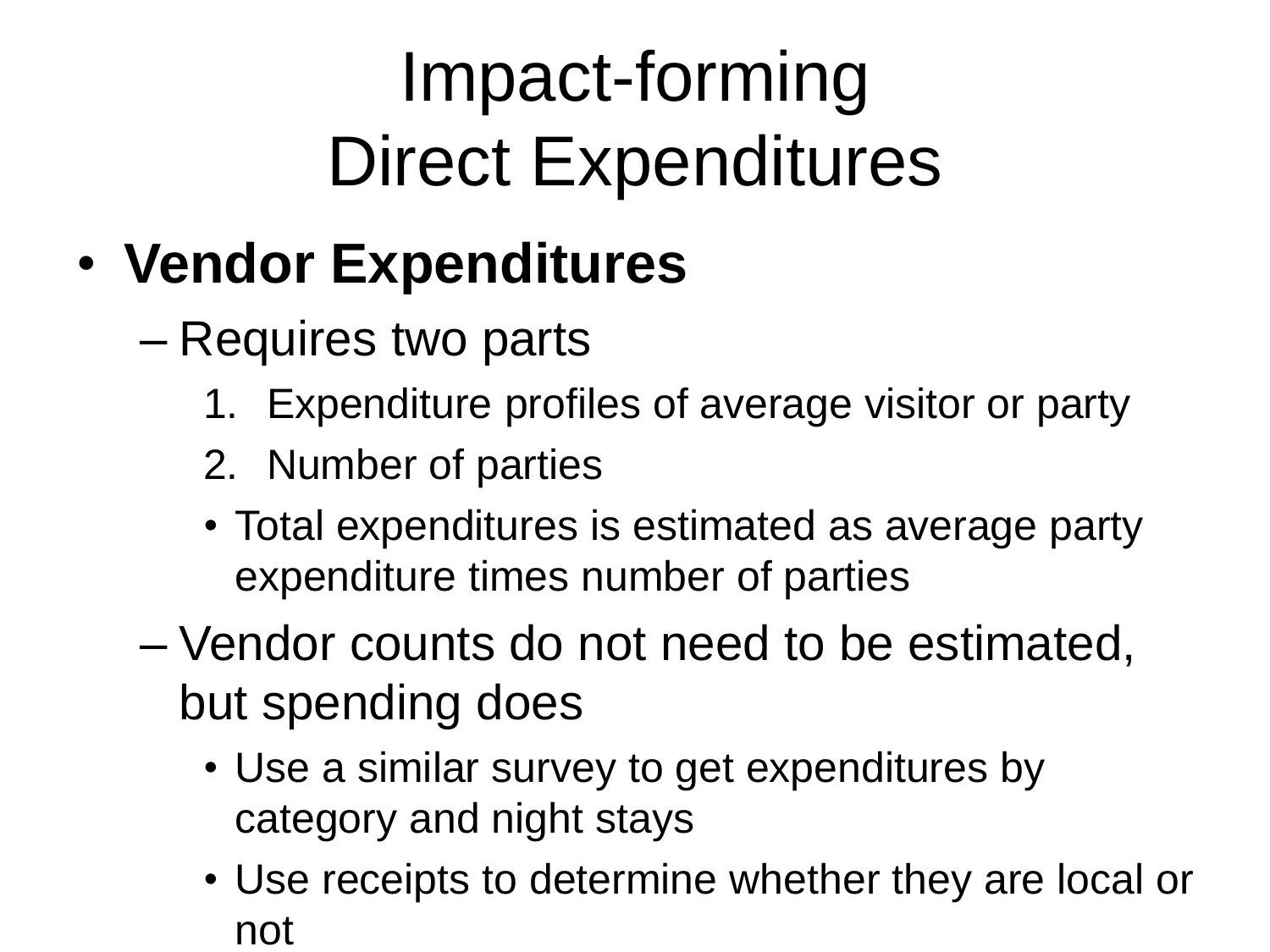- **Vendor Expenditure Profiles**
	- Similar approach to patron expenditure profiles
		- How much spent by category and number of overnight stays

#### • **Vendor Counts**

- Vendor counts do not need to be estimated
	- Use receipts to determine whether they are local or not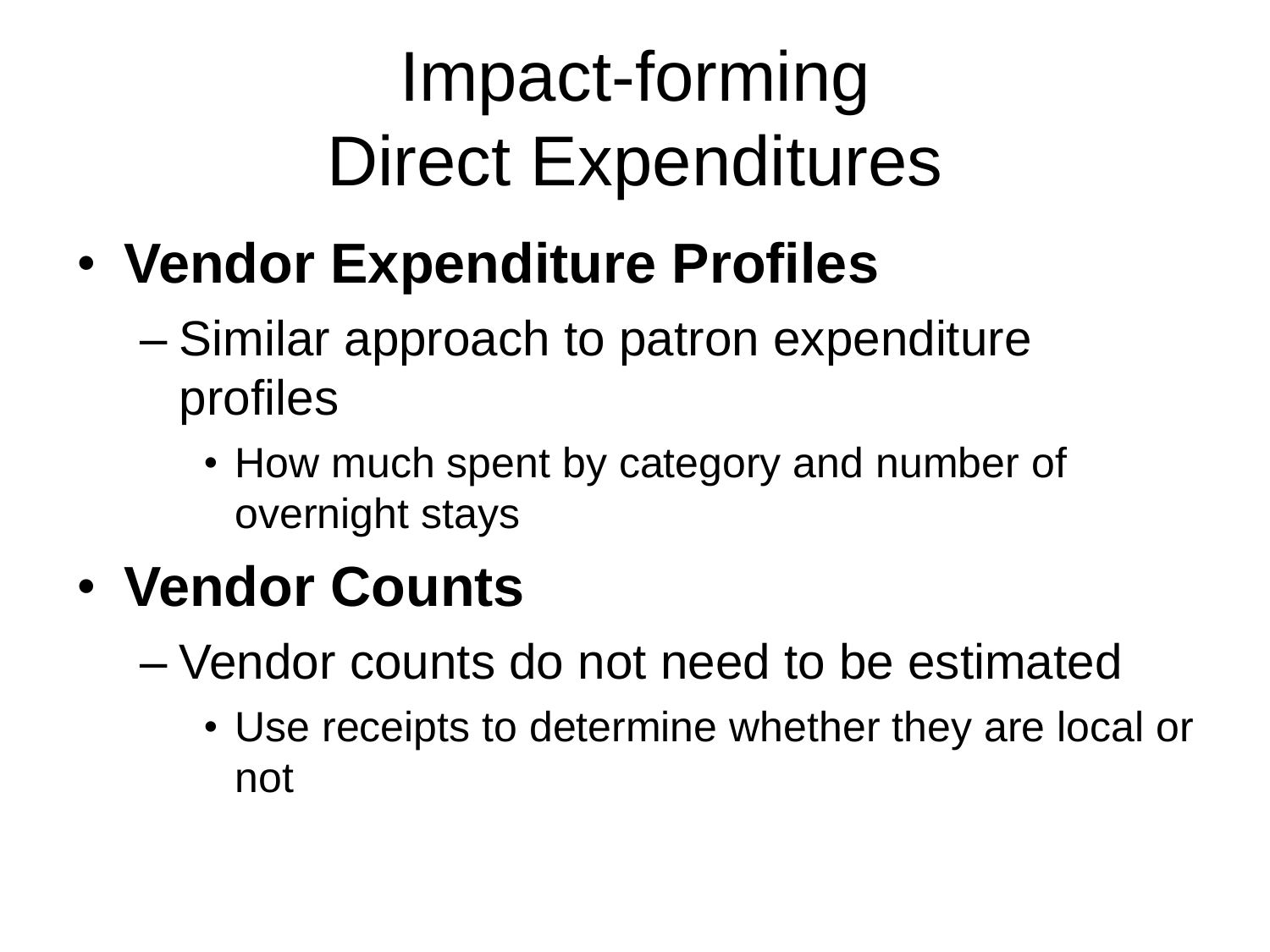- A great deal of importance rests on the data collection
	- Plan well ahead of time
		- Schedule times for intercepting such that they are representative (mix of days and times)
		- Train enumerators before hand
		- May also want to record rejections
		- Vet the survey form before hand consult outside expertise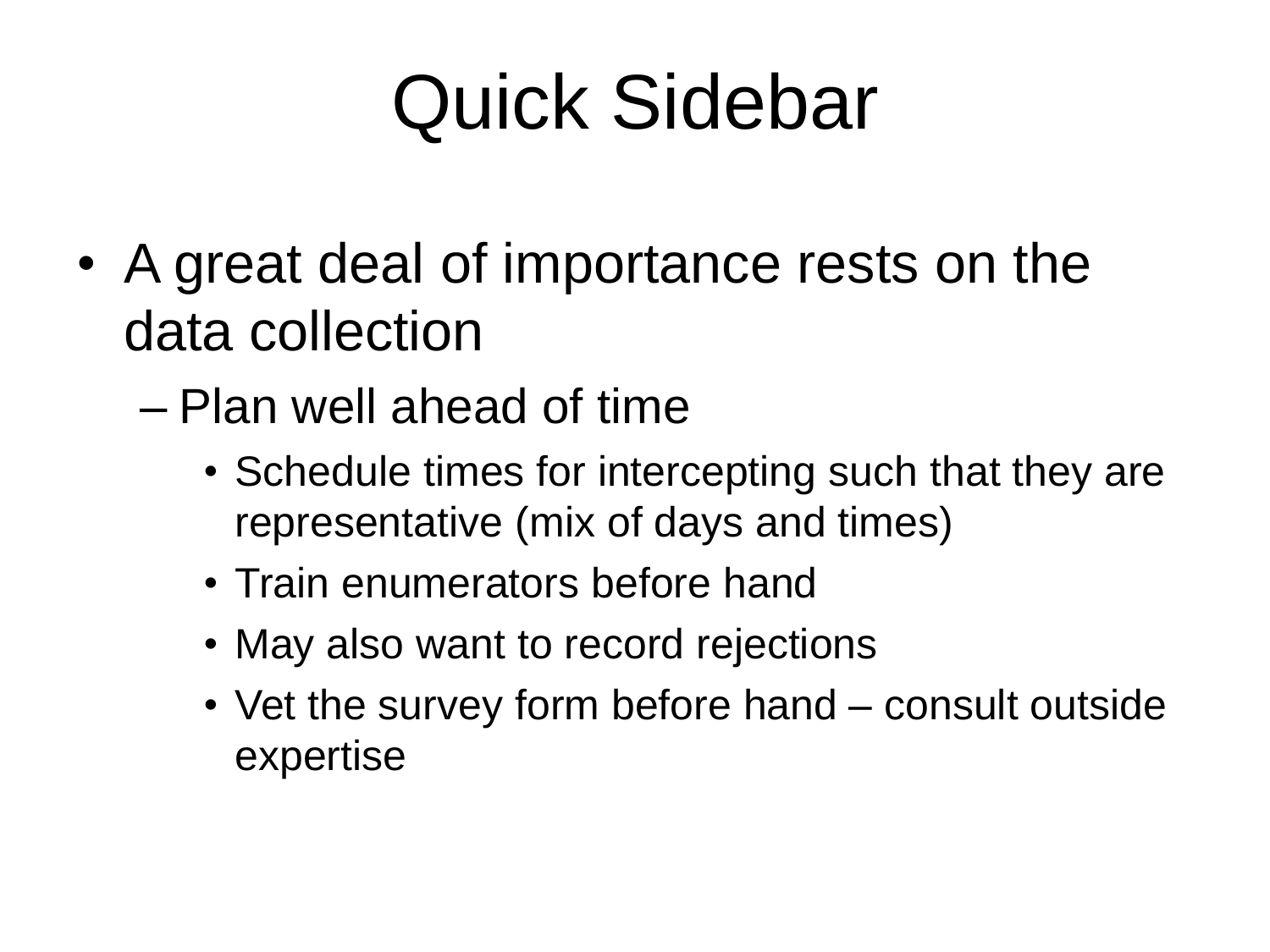- Intercept surveys are a flexible means toward understanding
	- visitor spending
	- characteristics
	- experience
	- perceptions



• Add relevant questions of interest, but balance the desire of the survey takers' to not be burdened with a survey with your desire to gain information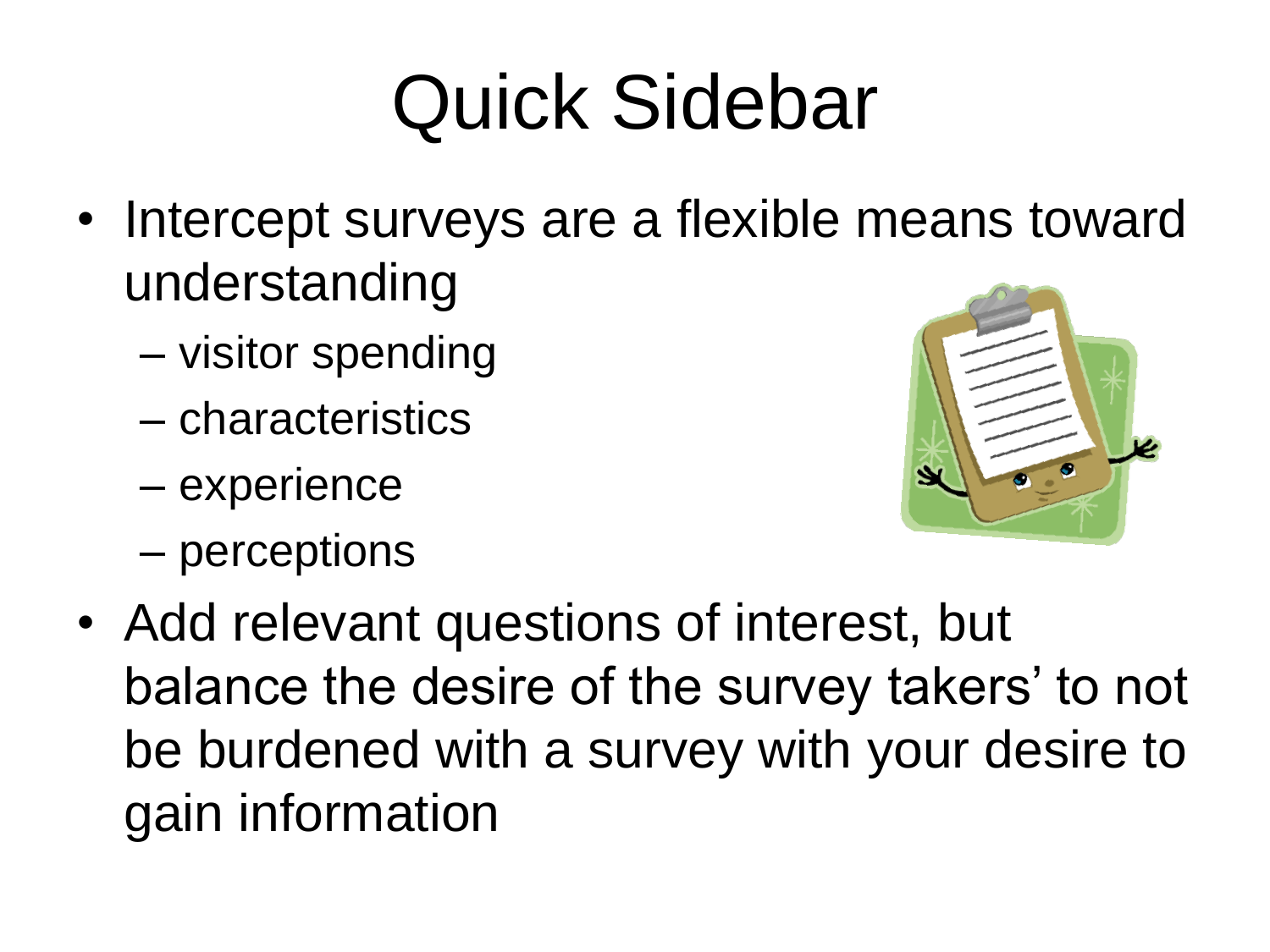- Two vital questions must be addressed for patron surveys
	- Where do you live? (*Zipcode, Distance traveled*)
	- How much did/will you spend on X while in the community? Where X is
		- *Gasoline*
		- *Sporting goods*
		- *Groceries*
		- *Restaurants*
		- *Lodging*
		- *Etc.*

– **Never assume a blank is no response on expenditures. Assume it is zero.**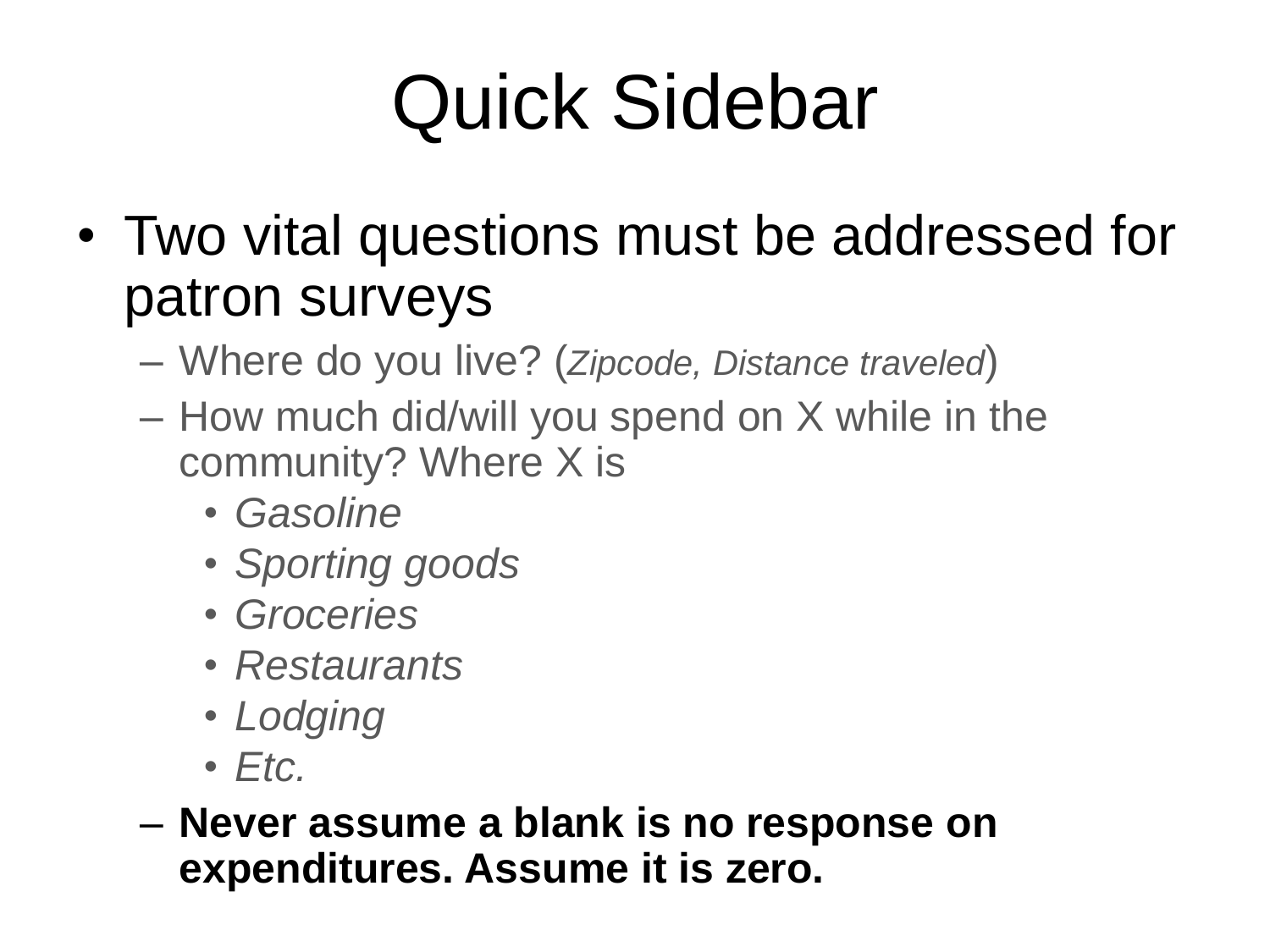- Other questions worth considering
	- *If you are a resident of XXX would you have traveled outside the community if this event did not take place today(This week)?*
	- *Besides the event, did you take in any other activities?*
	- *Did you shop at non-event venues?*
	- *Please rate your experience.*
- We can get creative, but remember, people do not like taking surveys – *keep it short!*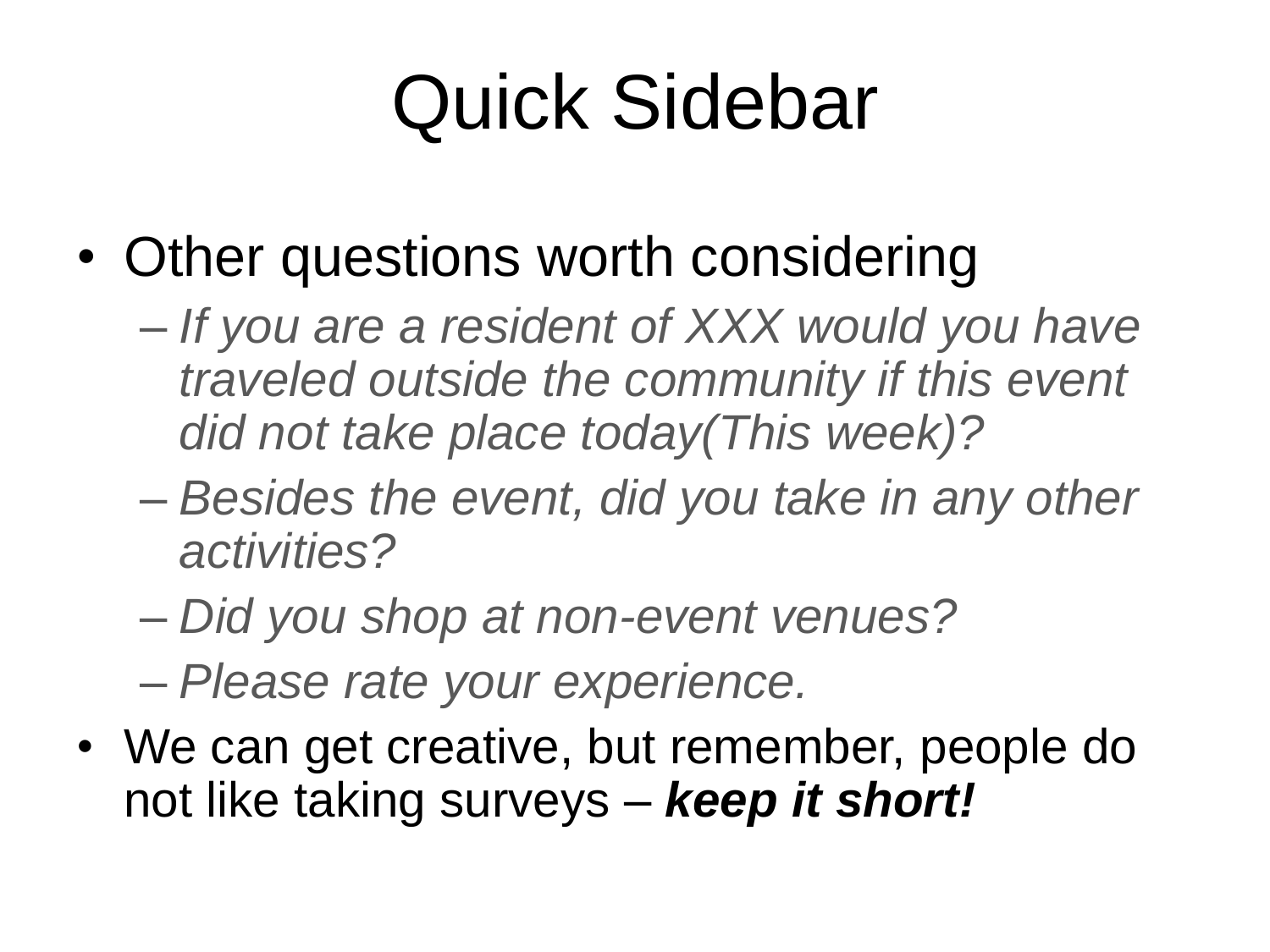- Vendor surveys may also include questions about sales
	- Sales revenues earned by out-of-town vendors leave the community but those of local vendors stay
	- These represent earnings that will be recirculated in the local economy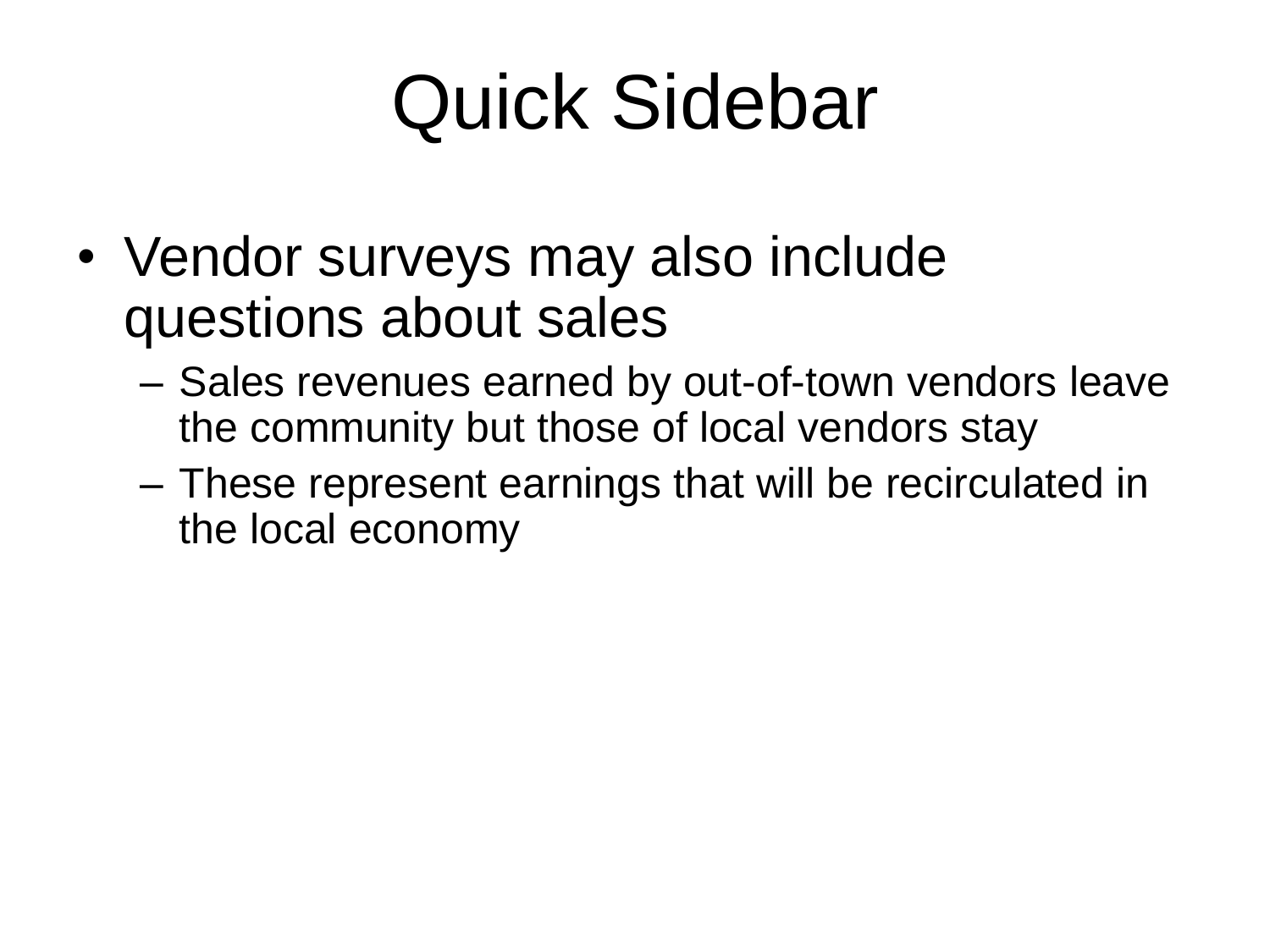#### **Administering and Writing Surveys**

- There exists several resources for writing survey questions
	- Julie Leones, *A Guide To Designing and Conducting Visitor Surveys*
		- <http://ag.arizona.edu/pubs/marketing/az1056/az1056.html>
	- Daniel J. Stynes, *Guidelines for Measuring Visitor Spending*
		- <https://msu.edu/course/prr/840/econimpact/pdf/ecimpvol3.pdf>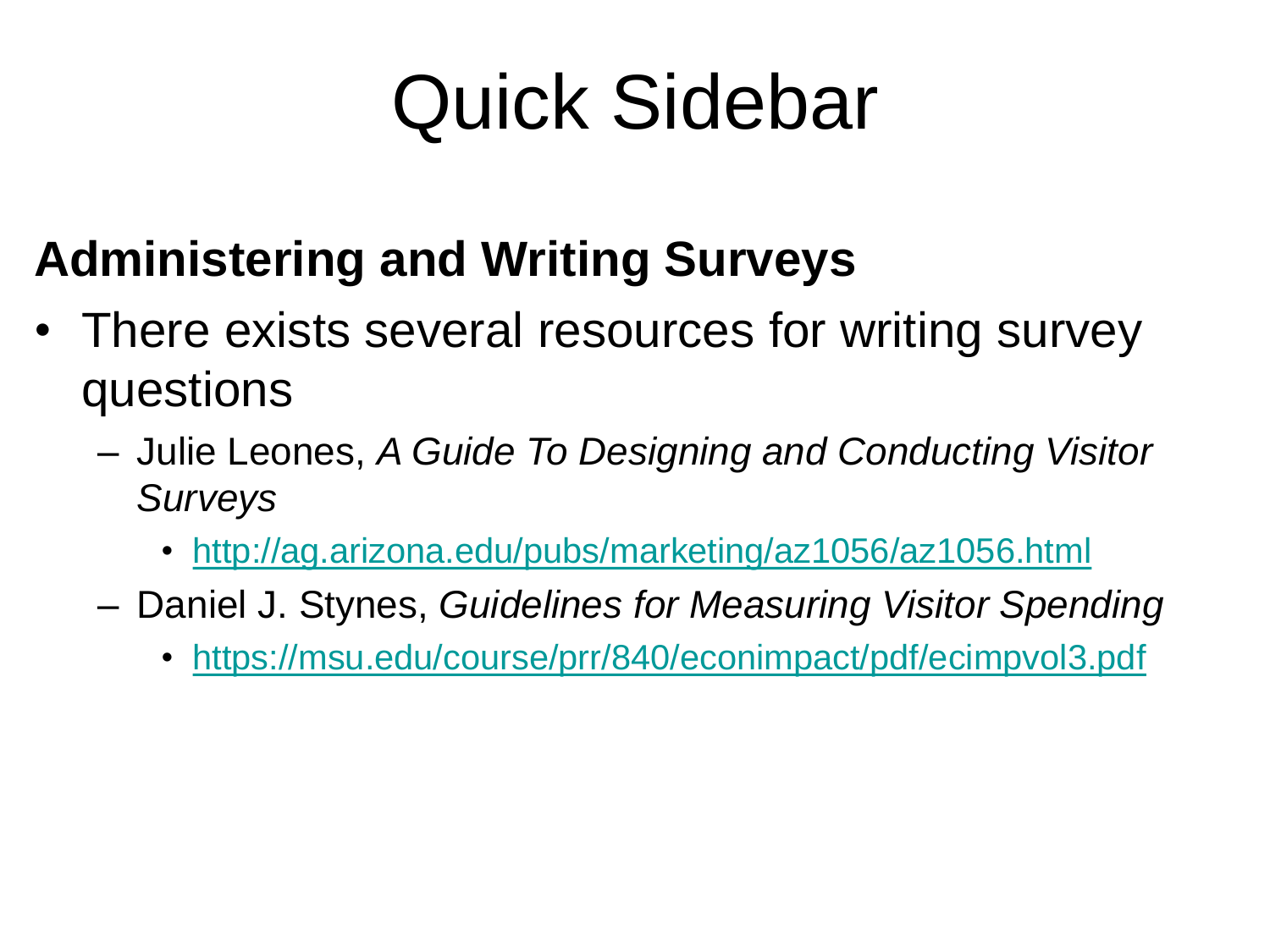# Adding up the expenditures

- Now we have expenditures and impactgenerating expenditures:
	- Host Expenditures
	- Patron Expenditures
	- Vendor Expenditures
- Impact expenditures (sub-set of total expenditures) are what we are after, though it may be useful to record and report total expenditures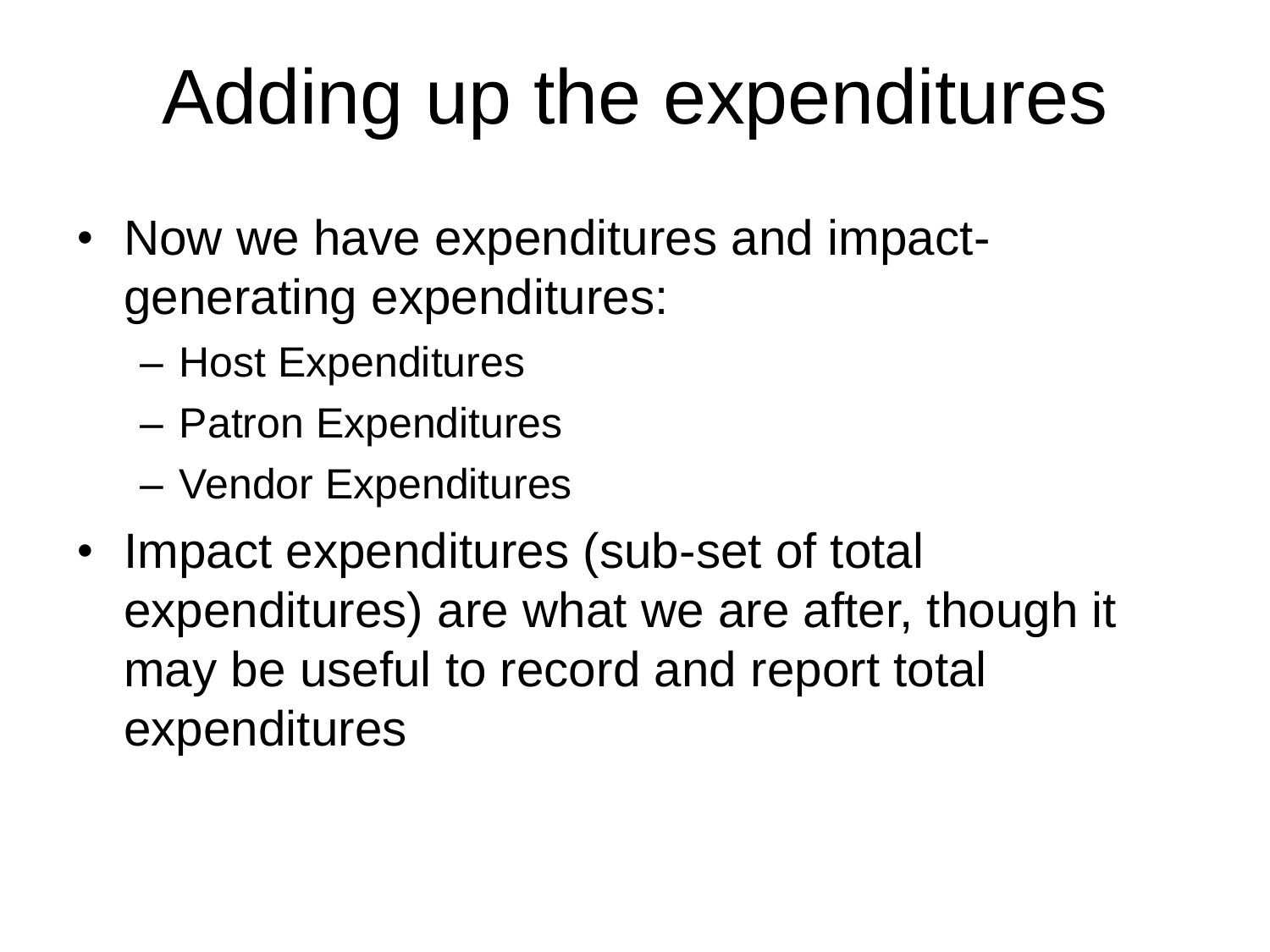# Calculating Direct Impacts of Host Expenditures

- Total expenditures are reportable and represents the sum of all receipts
- Impact expenditures are limited to those expenditures that are new to the local economy and occur because of the event, fair or exhibition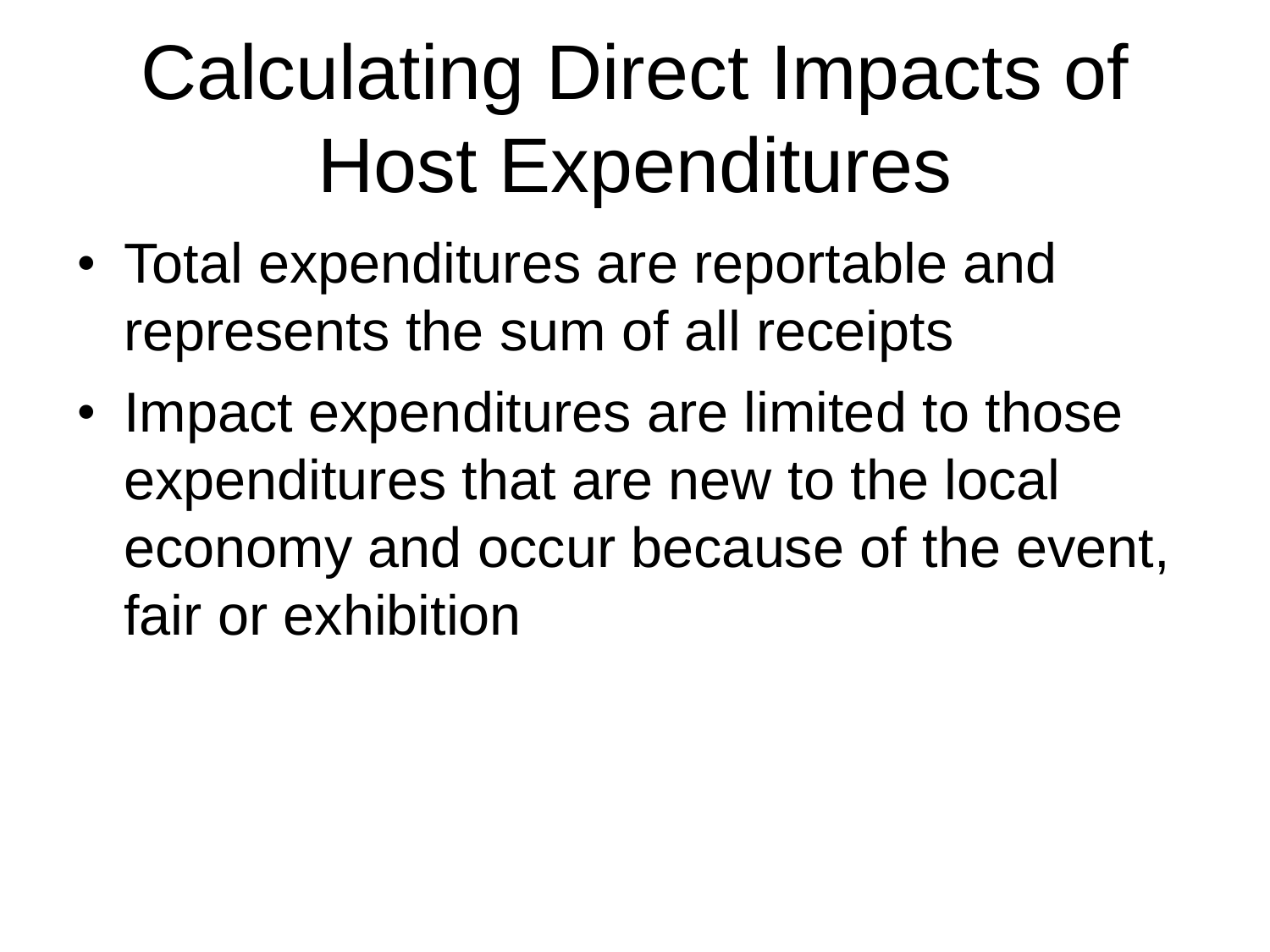# Calculating Direct Impacts of Patron Expenditures

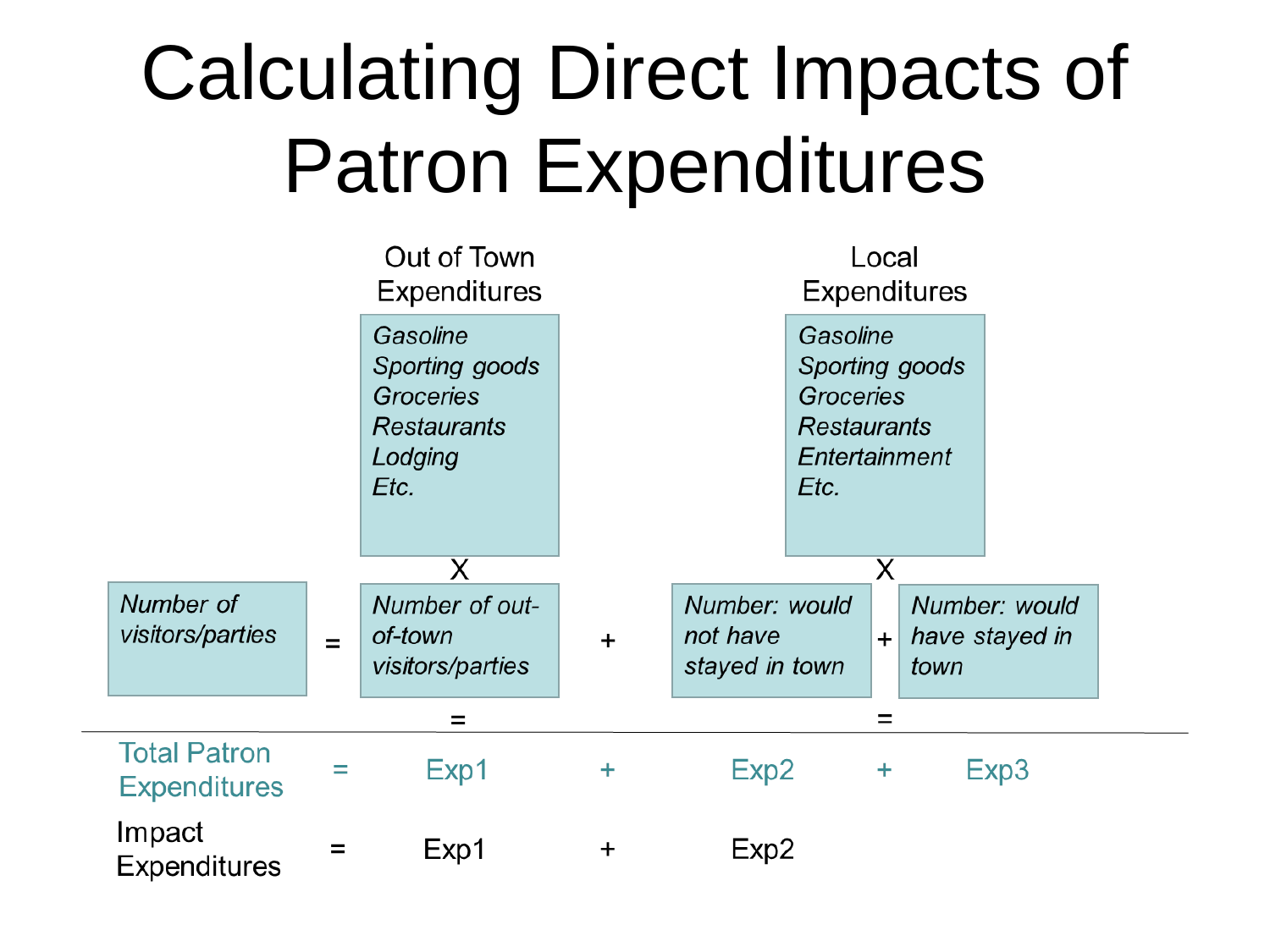### Calculating Direct Impacts of Vendor Expenditures

- Vendor impacts are two-part
	- For out-of-town vendors:

| <b>Direct impact of</b><br>vendor purchases | <b>Total vendor</b><br>purchases |
|---------------------------------------------|----------------------------------|
| <b>Direct impact of</b><br>vendor sales     |                                  |

#### – For local vendors:

| <b>Direct impact of</b><br>vendor purchases | 0              |
|---------------------------------------------|----------------|
| <b>Direct impact of</b>                     | <b>Total v</b> |
| vendor sales                                | sal            |

**Total vendor sales**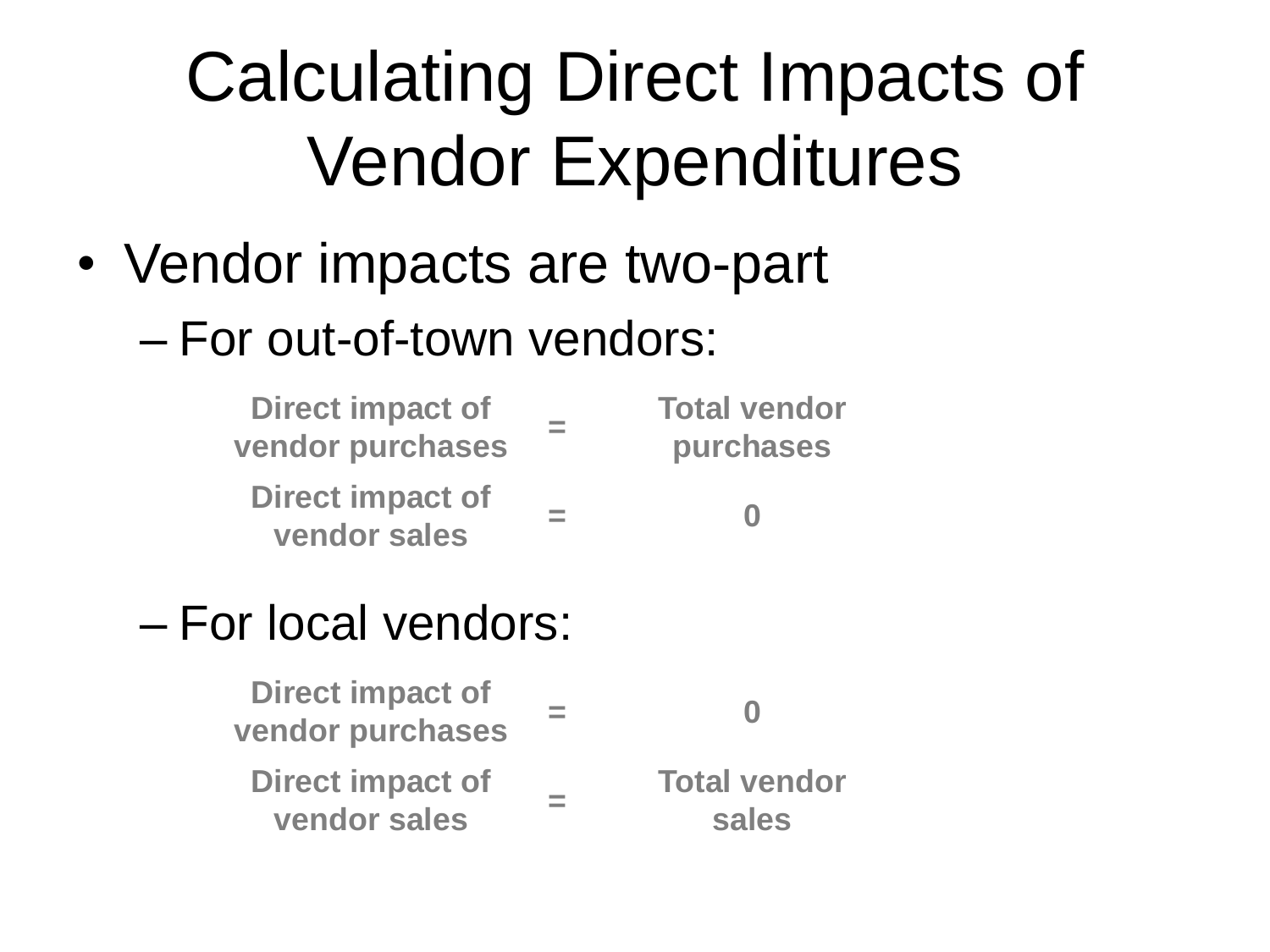# The Resulting Outcomes

• Should have expenditures by category

|                                                      | <b>Hosting</b><br>Exp. | <b>Patron</b><br>Exp. | <b>Vender</b><br>Exp. | <b>Vendor</b><br><b>Sales</b> | <b>Totals</b> |
|------------------------------------------------------|------------------------|-----------------------|-----------------------|-------------------------------|---------------|
| <b>Hosting Svc.</b>                                  | $\times$               |                       |                       |                               | XX            |
| Entertainment                                        | X                      |                       |                       |                               | XX            |
| Gas                                                  |                        | $\times$              | $\chi$                |                               | <b>XX</b>     |
| Groceries                                            |                        | $\times$              | X                     |                               | XX            |
| Lodging                                              |                        | X                     | X                     |                               | XX            |
| <b>Restaurants</b>                                   |                        | $\times$              | X                     |                               | XX            |
| On-venue spending                                    |                        | X                     | $\chi$                |                               | XX            |
| Earnings                                             |                        |                       |                       | X                             | XX            |
| $\alpha$ , $\alpha$ , $\alpha$ , $\alpha$ , $\alpha$ |                        |                       |                       |                               |               |
| <b>Totals</b>                                        | XX                     | XX                    | XX                    | XX                            | XX            |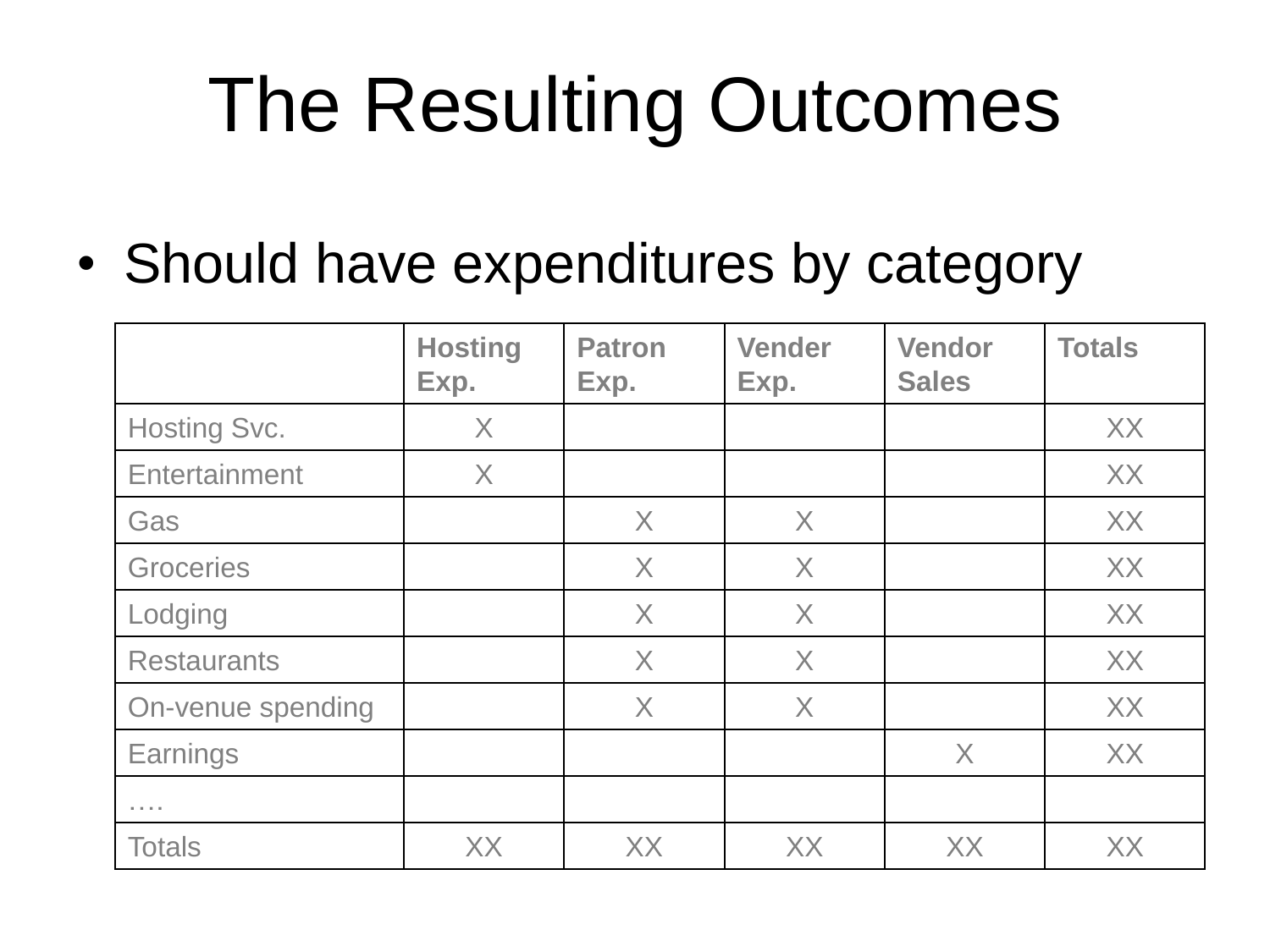### Nature of Economic Impact **Estimates**

• Three components make up a standard economic impact estimate

| Minimum requirement for<br>estimating economic impacts   | <b>Direct Expenditures</b> - Direct Infusion<br>into local economy                                                      |
|----------------------------------------------------------|-------------------------------------------------------------------------------------------------------------------------|
| Advanced methods requiring<br>modeling from an economist | $-$ Indirect Expenditures $-$ B2B<br>transactions to support direct infusion<br><b>Induced Expenditures - Household</b> |
|                                                          | expenditures from changes in earnings                                                                                   |

#### **Modeling the indirect and induced expenditures**

*Mostly undertaken by a third party (consultant or higher education)*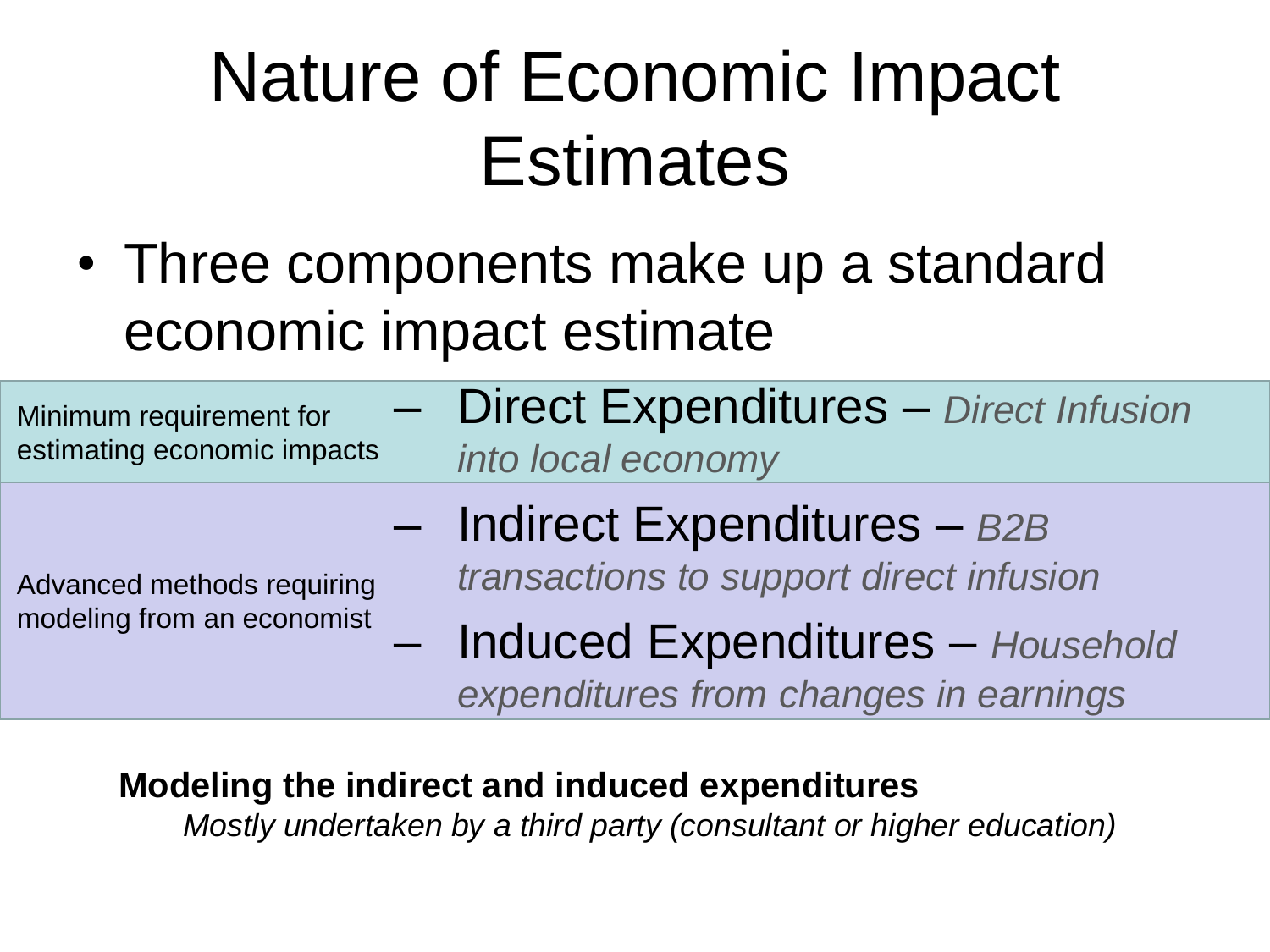# Some Background on Economic Impact Modeling

- Economic impact models are standardized
	- Mainstream tools of economists for decades
	- Well established and rigorously studied
	- Traces related expenditures through their conclusions as dollars are recirculated throughout the economy



**Event Expenditures**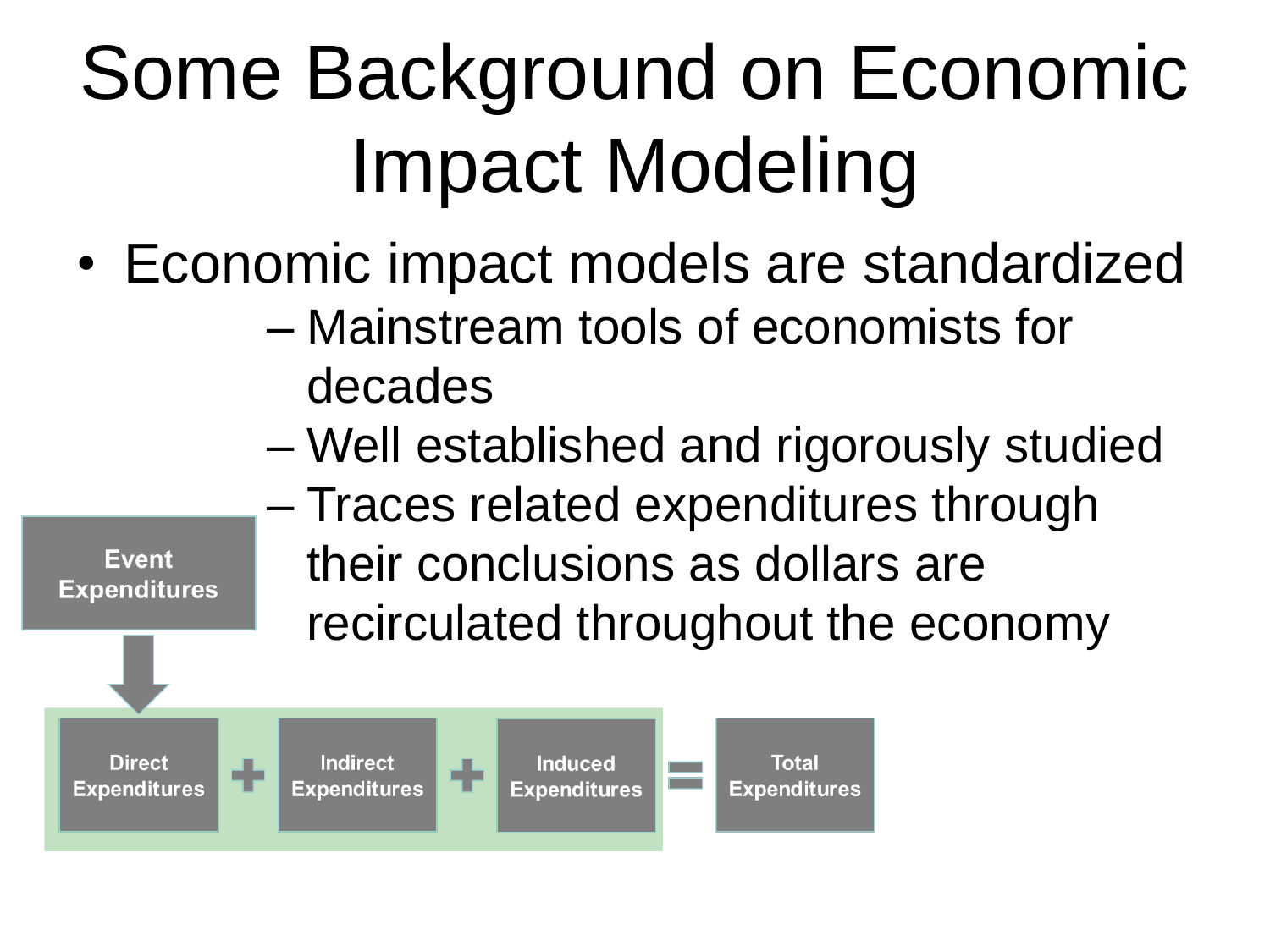# Total Impact

• Is simply the sum of the three component impacts

| Total         | Direct        | <i>Indirect</i> | <i>Induced</i> |
|---------------|---------------|-----------------|----------------|
| <i>Impact</i> | <i>Impact</i> | <i>Impact</i>   | Impact         |

• In practice, the total impact is calculated as a multiple of the direct impact

$$
\begin{pmatrix} Total \\ Impact \end{pmatrix} = (multiplier) \times \begin{pmatrix} Direct \\ Impact \end{pmatrix}
$$

*Direct Impact Total Impact multiplier*